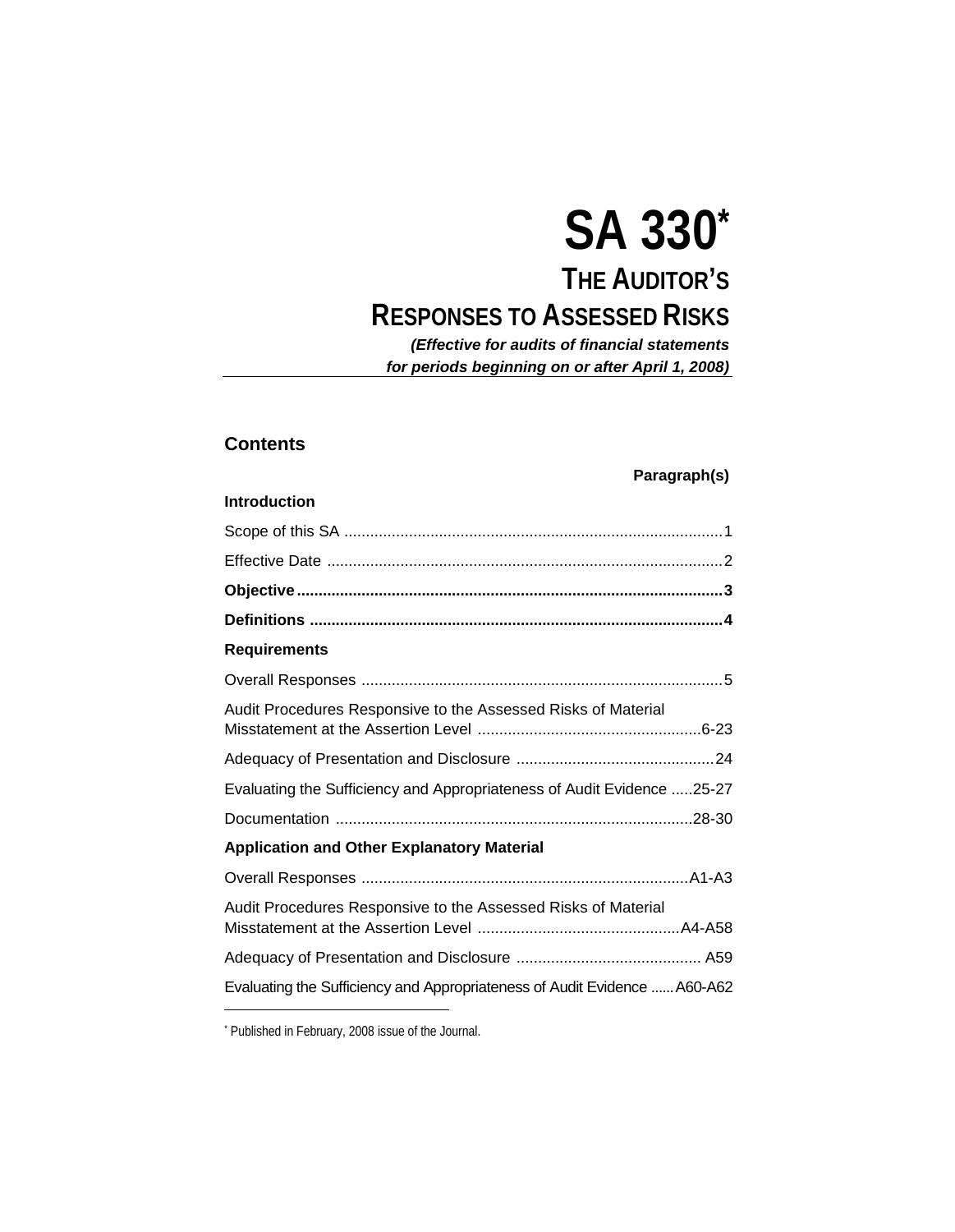Documentation ..................................................................................... A63

Material Modifications to ISA 330, "The Auditor's Responses to Assessed Risks"

Standard on Auditing (SA) 330, "The Auditor's Responses to Assessed Risk*s*" should be read in the context of the "Preface to the Standards on Quality Control, Auditing, Review, Other Assurance and Related Services"<sup>1</sup>, which sets out the authority of SAs and SA 200, "Overall Objectives of the Independent Auditor and the Conduct of an Audit in Accordance with Standards on Auditing"<sup>2</sup>.

<sup>1</sup> Published in July, 2007 issue of the Journal.

<sup>2</sup> Published in March, 2010 issue of the Journal.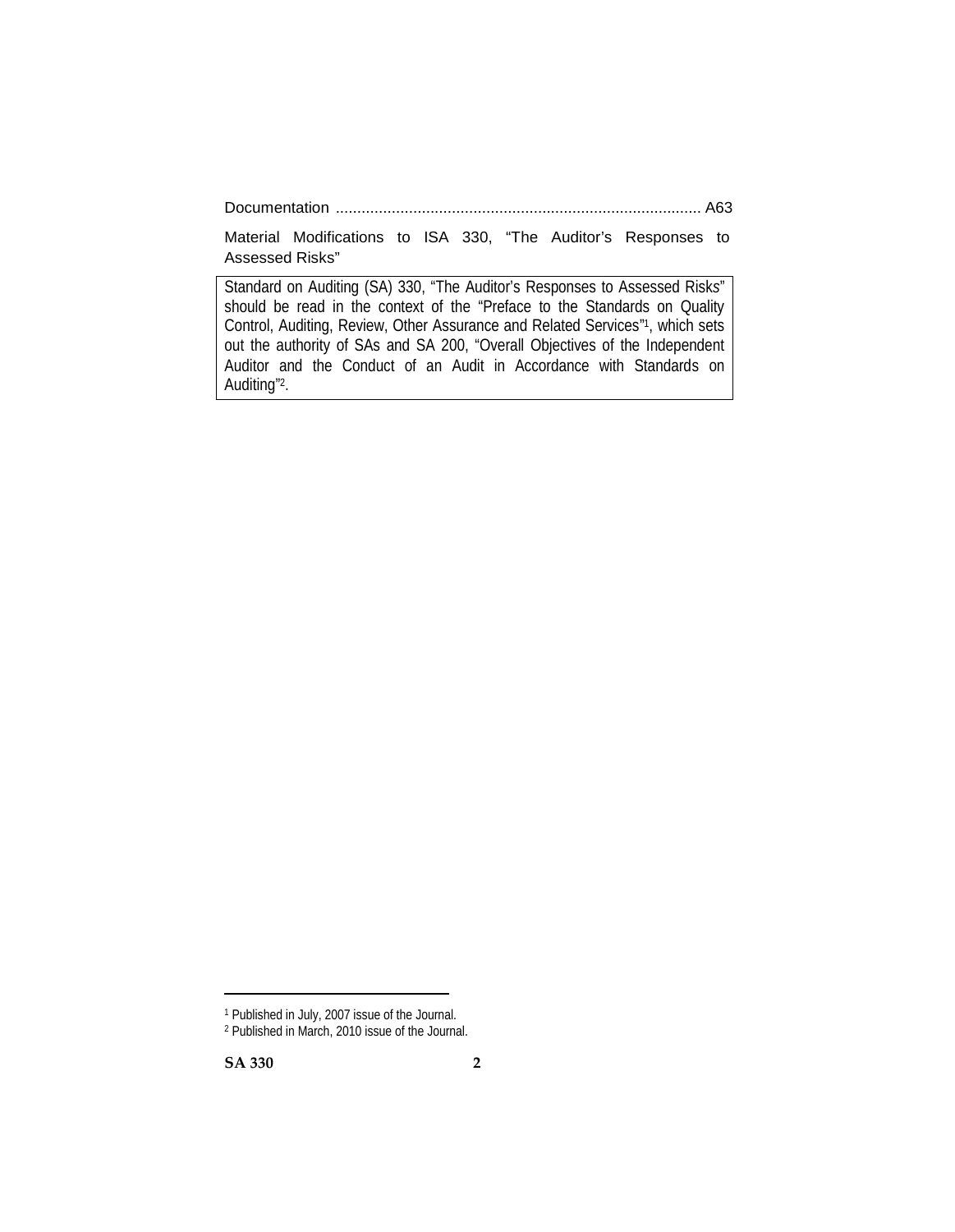## **Introduction**

## **Scope of this SA**

1. This Standard on Auditing (SA) deals with the auditor's responsibility to design and implement responses to the risks of material misstatement identified and assessed by the auditor in accordance with SA 315, "Identifying and Assessing Risks of Material Misstatement Through Understanding the Entity and Its Environment" in a financial statement audit.

## **Effective Date**

2. This SA is effective for audits of financial statements for periods beginning on or after April 1, 2008.

# **Objective**

3. The objective of the auditor is to obtain sufficient appropriate audit evidence about the assessed risks of material misstatement, through designing and implementing appropriate responses to those risks.

# **Definitions**

4. For purposes of the SAs, the following terms have the meanings attributed below:

- (a) Substantive procedure An audit procedure designed to detect material misstatements at the assertion level. Substantive procedures comprise:
	- (i) Tests of details (of classes of transactions, account balances, and disclosures), and
	- (ii) Substantive analytical procedures.
- (b) Test of controls An audit procedure designed to evaluate the operating effectiveness of controls in preventing, or detecting and correcting, material misstatements at the assertion level.

# **Requirements**

## **Overall Responses**

5. The auditor shall design and implement overall responses to address the assessed risks of material misstatement at the financial statement level. (Ref: Para. A1-A3)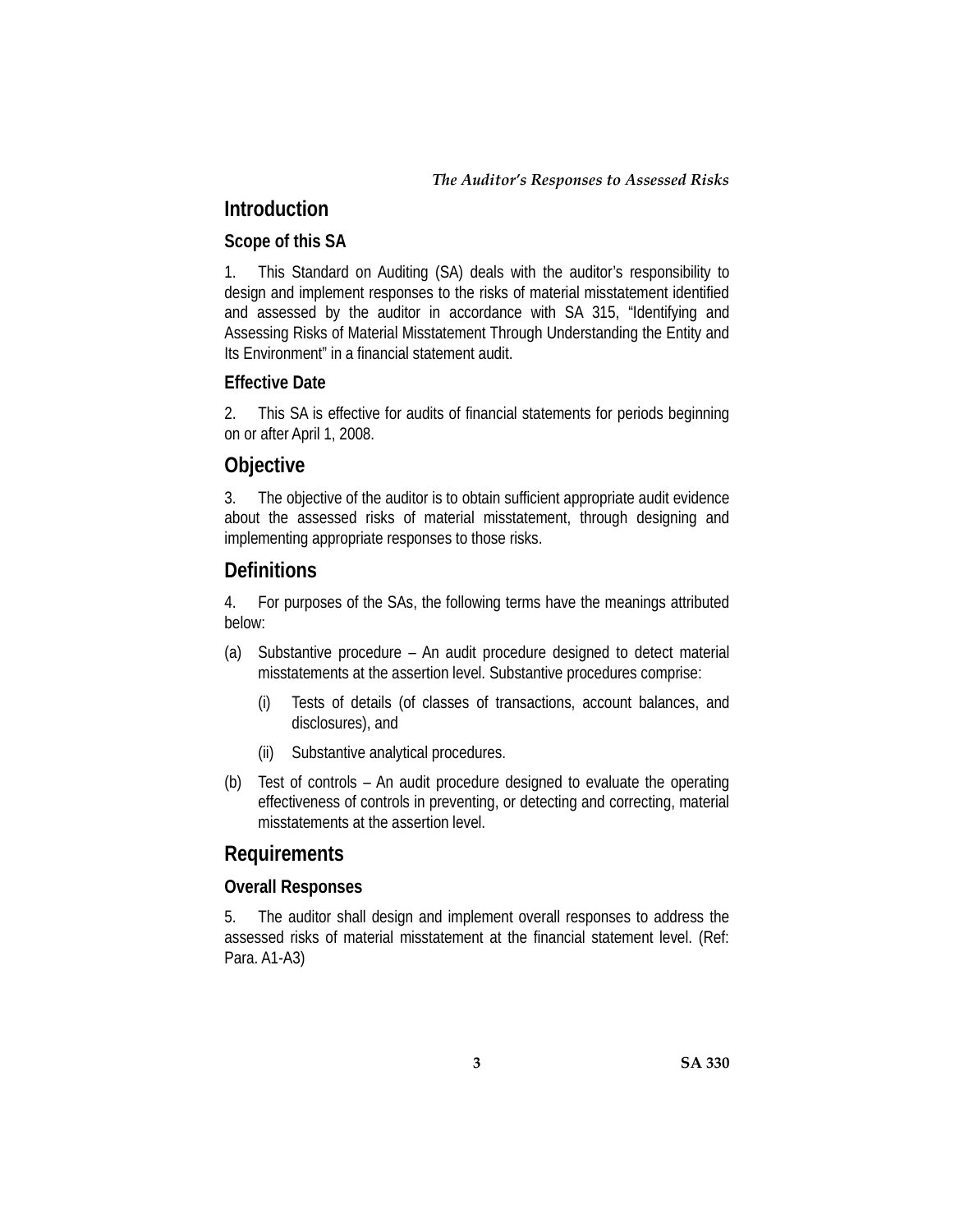**Audit Procedures Responsive to the Assessed Risks of Material Misstatement at the Assertion Level**

6. The auditor shall design and perform further audit procedures whose nature, timing and extent are based on and are responsive to the assessed risks of material misstatement at the assertion level. (Ref: Para. A4-A8)

- 7. In designing the further audit procedures to be performed, the auditor shall:
- (a) Consider the reasons for the assessment given to the risk of material misstatement at the assertion level for each class of transactions, account balance, and disclosure, including:
	- (i) The likelihood of material misstatement due to the particular characteristics of the relevant class of transactions, account balance, or disclosure (i.e., the inherent risk); and
	- (ii) Whether the risk assessment takes into account the relevant controls (i.e., the control risk), thereby requiring the auditor to obtain audit evidence to determine whether the controls are operating effectively (i.e., the auditor intends to rely on the operating effectiveness of controls in determining the nature, timing and extent of substantive procedures); and (Ref: Para. A9-A18)
- (b) Obtain more persuasive audit evidence the higher the auditor's assessment of risk. (Ref: Para. A19)

*Tests of Controls*

8. The auditor shall design and perform tests of controls to obtain sufficient appropriate audit evidence as to the operating effectiveness of relevant controls when:

- (a) The auditor's assessment of risks of material misstatement at the assertion level includes an expectation that the controls are operating effectively (i.e., the auditor intends to rely on the operating effectiveness of controls in determining the nature, timing and extent of substantive procedures); or
- (b) Substantive procedures alone cannot provide sufficient appropriate audit evidence at the assertion level. (Ref: Para. A20-A24)

9. In designing and performing tests of controls, the auditor shall obtain more persuasive audit evidence the greater the reliance the auditor places on the effectiveness of a control. (Ref: Para. A25)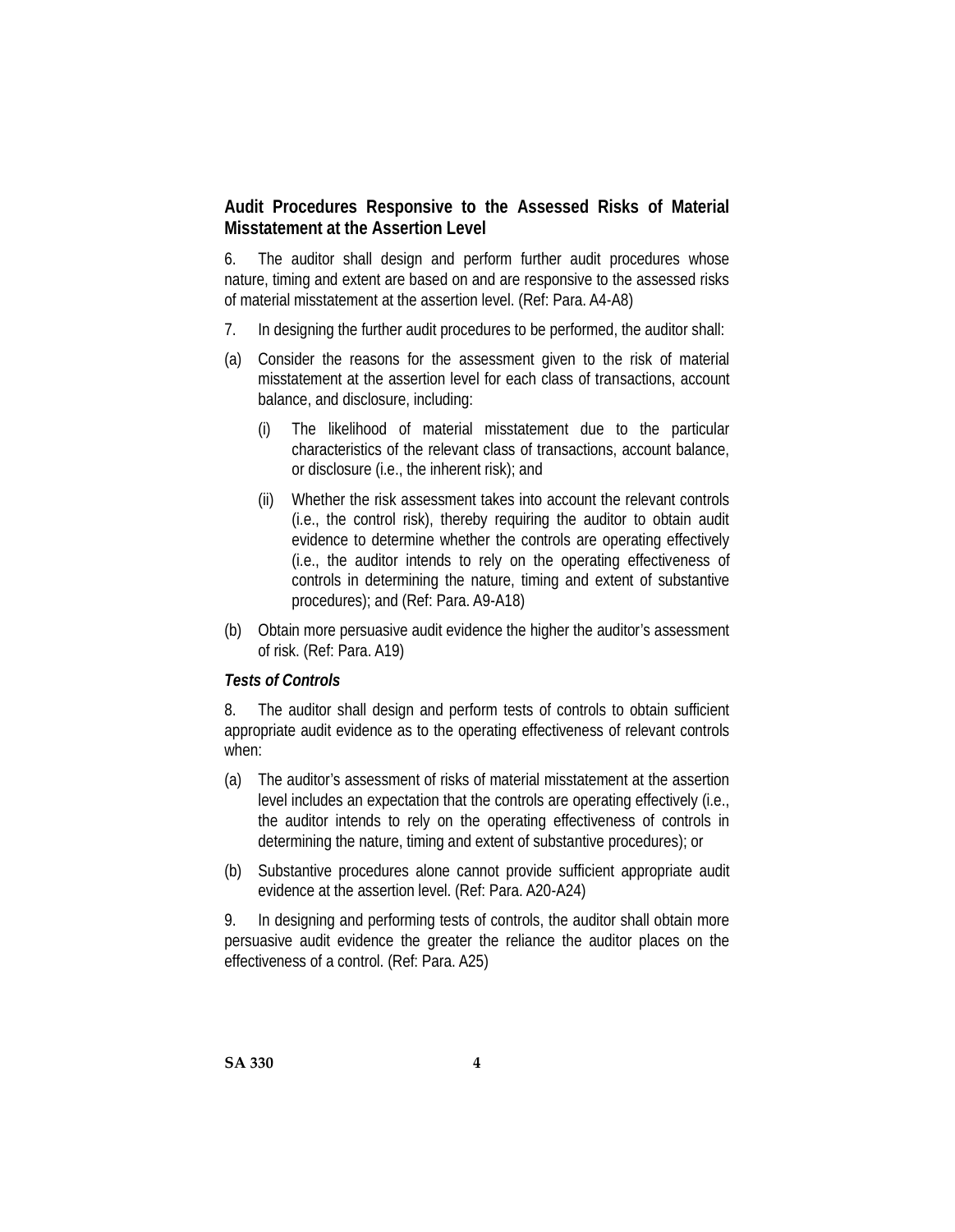*Nature and Extent of Tests of Controls*

- 10. In designing and performing tests of controls, the auditor shall:
- (a) Perform other audit procedures in combination with inquiry to obtain audit evidence about the operating effectiveness of the controls, including:
	- (i) How the controls were applied at relevant times during the period under audit.
	- (ii) The consistency with which they were applied.
	- (iii) By whom or by what means they were applied. (Ref: Para. A26-A29)
- (b) Determine whether the controls to be tested depend upon other controls (indirect controls), and if so, whether it is necessary to obtain audit evidence supporting the effective operation of those indirect controls. (Ref: Para. A30-A31)

#### *Timing of Tests of Controls*

11. The auditor shall test controls for the particular time, or throughout the period, for which the auditor intends to rely on those controls, subject to paragraphs 12 and 15 below, in order to provide an appropriate basis for the auditor's intended reliance. (Ref: Para. A32)

*Using audit evidence obtained during an interim period*

12. When the auditor obtains audit evidence about the operating effectiveness of controls during an interim period, the auditor shall:

- (a) Obtain audit evidence about significant changes to those controls subsequent to the interim period; and
- (b) Determine the additional audit evidence to be obtained for the remaining period. (Ref: Para. A33-A34)

*Using audit evidence obtained in previous audits*

13. In determining whether it is appropriate to use audit evidence about the operating effectiveness of controls obtained in previous audits, and, if so, the length of the time period that may elapse before retesting a control, the auditor shall consider the following:

- (a) The effectiveness of other elements of internal control, including the control environment, the entity's monitoring of controls, and the entity's risk assessment process;
- (b) The risks arising from the characteristics of the control, including whether it is manual or automated;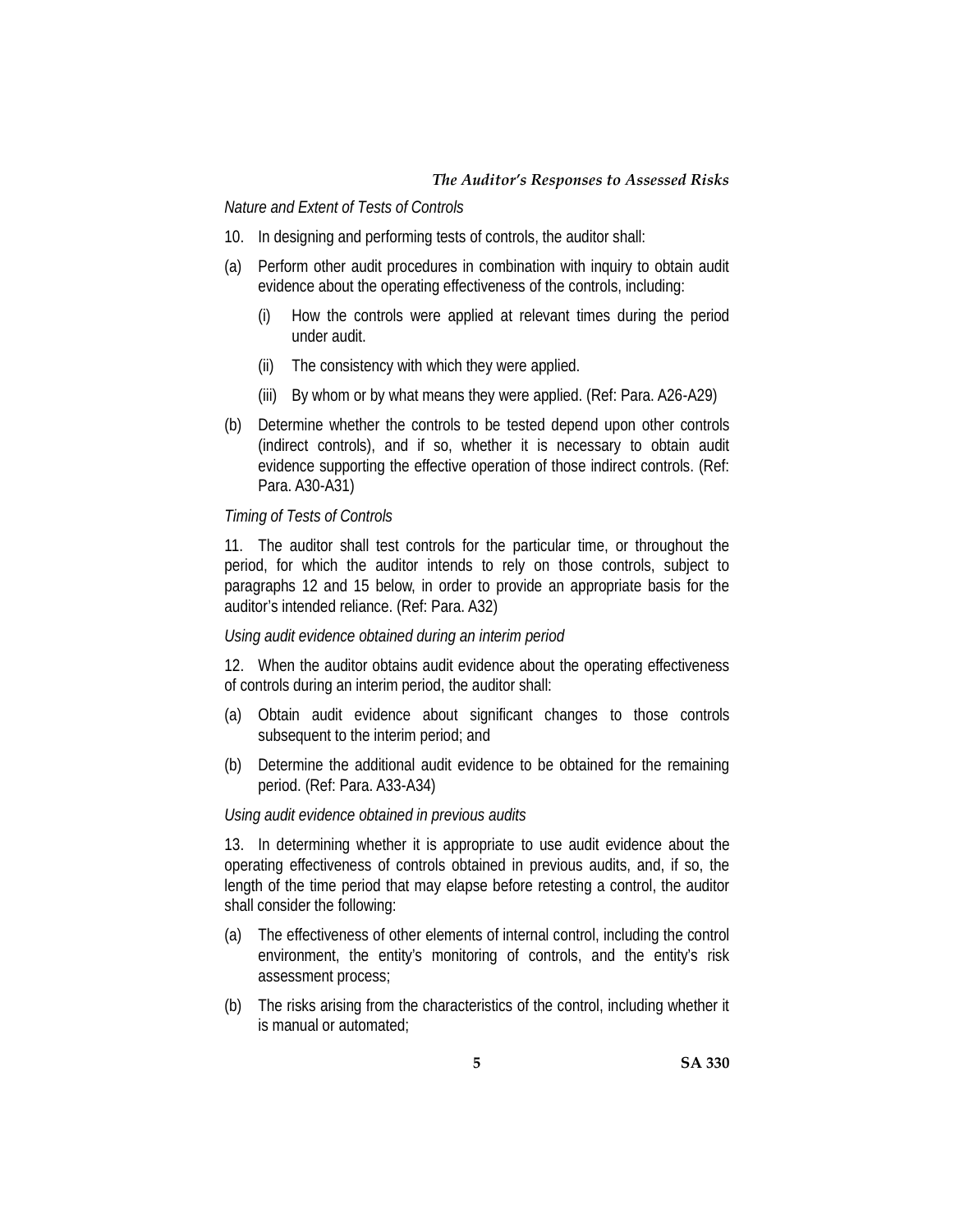- (c) The effectiveness of general IT-controls;
- (d) The effectiveness of the control and its application by the entity, including the nature and extent of deviations in the application of the control noted in previous audits, and whether there have been personnel changes that significantly affect the application of the control;
- (e) Whether the lack of a change in a particular control poses a risk due to changing circumstances; and
- (f) The risks of material misstatement and the extent of reliance on the control. (Ref: Para. A35)

14. If the auditor plans to use audit evidence from a previous audit about the operating effectiveness of specific controls, the auditor shall establish the continuing relevance of that evidence by obtaining audit evidence about whether significant changes in those controls have occurred subsequent to the previous audit. The auditor shall obtain this evidence by performing inquiry combined with observation or inspection, to confirm the understanding of those specific controls, and:

- (a) If there have been changes that affect the continuing relevance of the audit evidence from the previous audit, the auditor shall test the controls in the current audit. (Ref: Para. A36)
- (b) If there have not been such changes, the auditor shall test the controls at least once in every third audit, and shall test some controls each audit to avoid the possibility of testing all the controls on which the auditor intends to rely in a single audit period with no testing of controls in the subsequent two audit periods. (Ref: Para. A37-A39)

*Controls over significant risks*

15. When the auditor plans to rely on controls over a risk the auditor has determined to be a significant risk, the auditor shall test those controls in the current period.

*Evaluating the Operating Effectiveness of Controls*

16. When evaluating the operating effectiveness of relevant controls, the auditor shall evaluate whether misstatements that have been detected by substantive procedures indicate that controls are not operating effectively. The absence of misstatements detected by substantive procedures, however, does not provide audit evidence that controls related to the assertion being tested are effective. (Ref: Para. A40)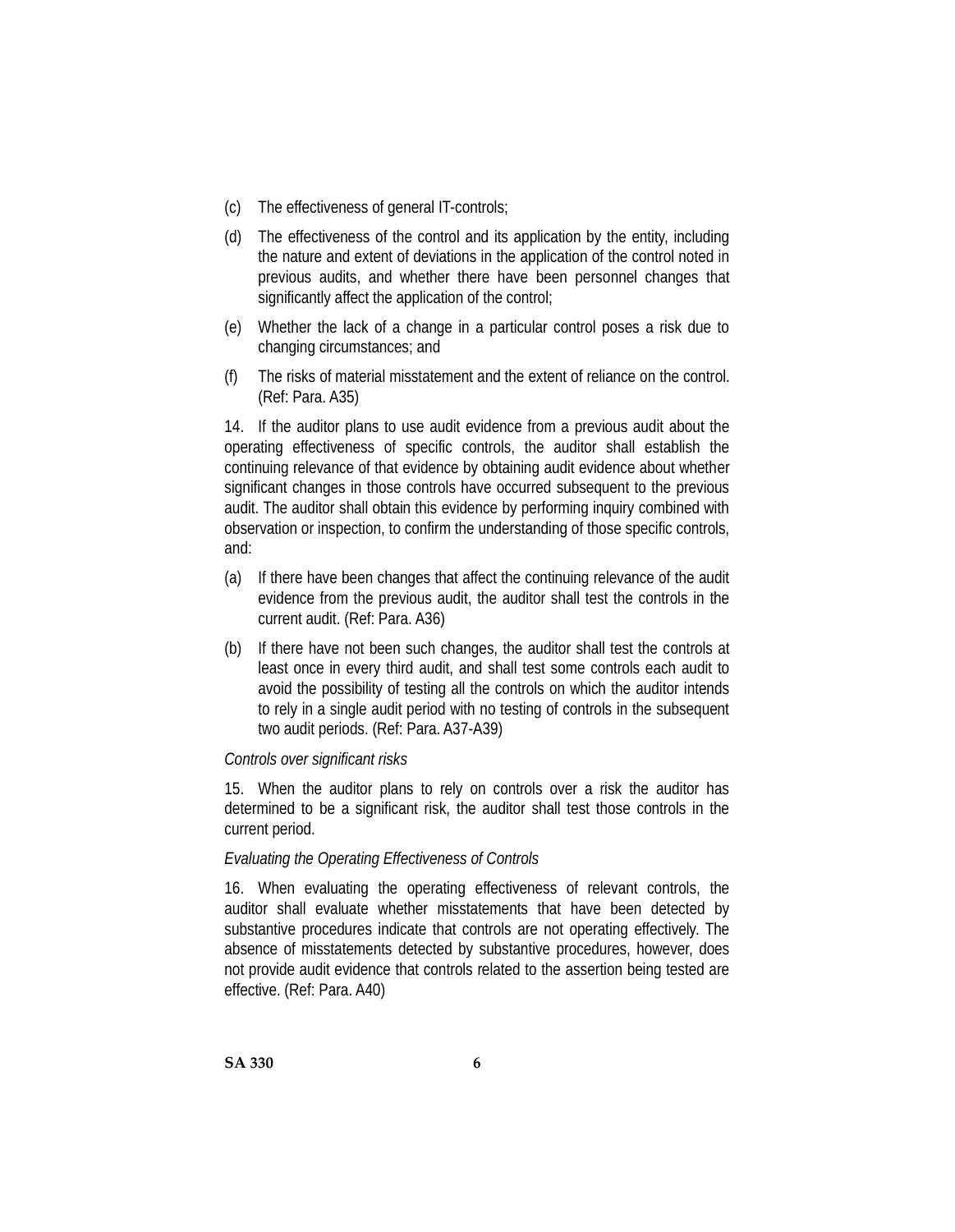17. When deviations from controls upon which the auditor intends to rely are detected, the auditor shall make specific inquiries to understand these matters and their potential consequences, and shall determine whether:

- (a) The tests of controls that have been performed provide an appropriate basis for reliance on the controls;
- (b) Additional tests of controls are necessary; or
- (c) The potential risks of misstatement need to be addressed using substantive procedures. (Ref: Para. A41)

## *Substantive Procedures*

18. Irrespective of the assessed risks of material misstatement, the auditor shall design and perform substantive procedures for each material class of transactions, account balance, and disclosure. (Ref: Para. A42-A47)

19. The auditor shall consider whether external confirmation procedures are to be performed as substantive audit procedures. (Ref: Para. A48-A51)

*Substantive Procedures Related to the Financial Statement Closing Process*

20. The auditor's substantive procedures shall include the following audit procedures related to the financial statement closing process:

- (a) Agreeing or reconciling the financial statements with the underlying accounting records; and
- (b) Examining material journal entries and other adjustments made during the course of preparing the financial statements. (Ref: Para. A52)

*Substantive Procedures Responsive to Significant Risks*

21. When the auditor has determined that an assessed risk of material misstatement at the assertion level is a significant risk, the auditor shall perform substantive procedures that are specifically responsive to that risk. When the approach to a significant risk consists only of substantive procedures, those procedures shall include tests of details. (Ref: Para. A53)

*Timing of Substantive Procedures* (Ref: Para.A54)

22. When substantive procedures are performed at an interim date, the auditor shall cover the remaining period by performing:

- (a) substantive procedures, combined with tests of controls for the intervening period; or
- (b) if the auditor determines that it is sufficient, further substantive procedures only;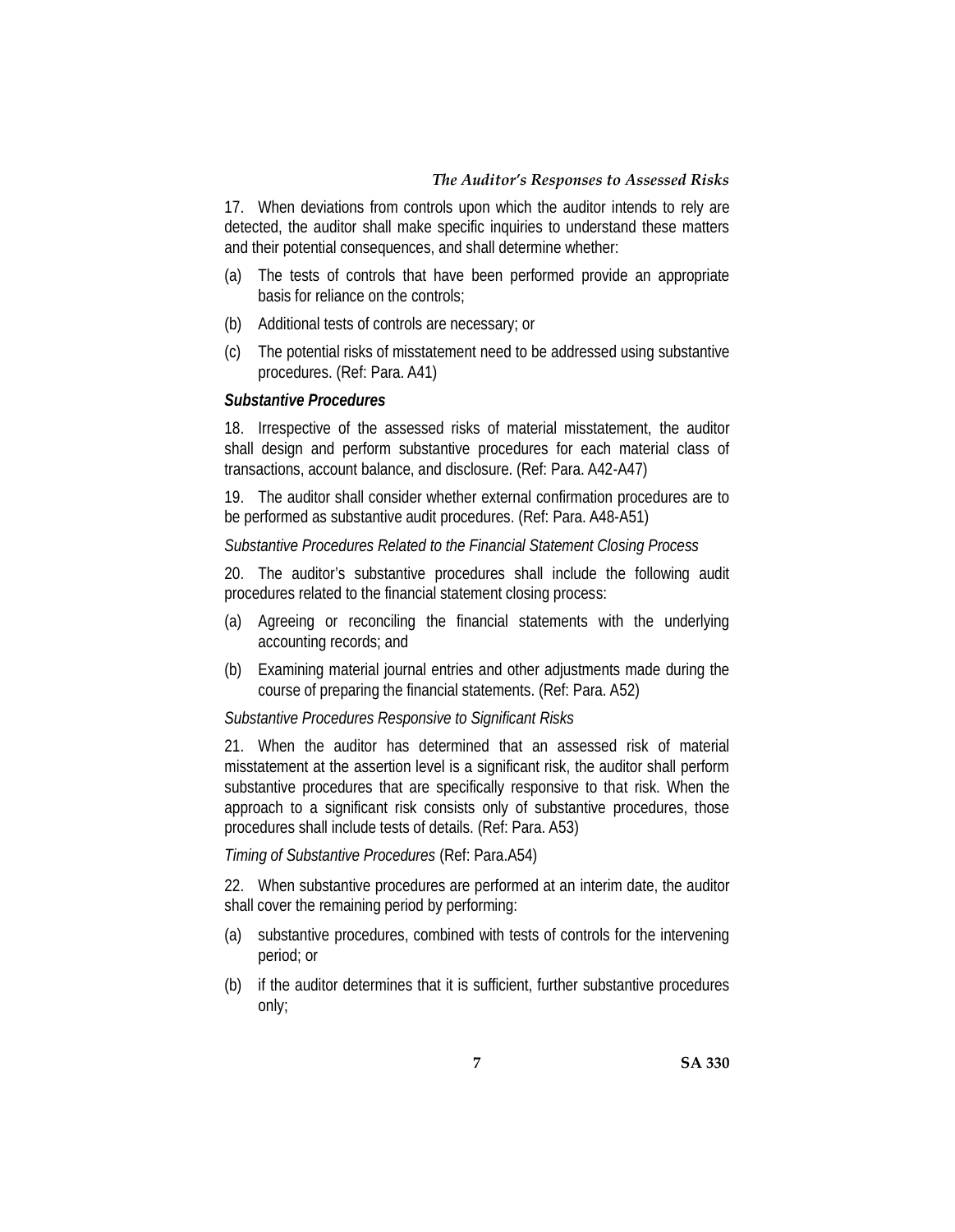that provide a reasonable basis for extending the audit conclusions from the interim date to the period end. (Ref: Para. A55-A57)

23. If misstatements that the auditor did not expect when assessing the risks of material misstatement are detected at an interim date, the auditor shall evaluate whether the related assessment of risk and the planned nature, timing, or extent of substantive procedures covering the remaining period need to be modified. (Ref: Para. A58)

#### **Adequacy of Presentation and Disclosure**

24. The auditor shall perform audit procedures to evaluate whether the overall presentation of the financial statements, including the related disclosures, is in accordance with the applicable financial reporting framework. (Ref: Para. A59)

#### **Evaluating the Sufficiency and Appropriateness of Audit Evidence**

25. Based on the audit procedures performed and the audit evidence obtained, the auditor shall evaluate before the conclusion of the audit whether the assessments of the risks of material misstatement at the assertion level remain appropriate. (Ref: Para. A60-A61)

26. The auditor shall conclude whether sufficient appropriate audit evidence has been obtained. In forming an opinion, the auditor shall consider all relevant audit evidence, regardless of whether it appears to corroborate or to contradict the assertions in the financial statements. (Ref: Para. A62)

27. If the auditor has not obtained sufficient appropriate audit evidence as to a material financial statement assertion, the auditor shall attempt to obtain further audit evidence. If the auditor is unable to obtain sufficient appropriate audit evidence, the auditor shall express a qualified opinion or a disclaimer of opinion.

### **Documentation**

- 28. The auditor shall document:
- (a) The overall responses to address the assessed risks of material misstatement at the financial statement level, and the nature, timing and extent of the further audit procedures performed;
- (b) The linkage of those procedures with the assessed risks at the assertion level; and
- (c) The results of the audit procedures, including the conclusions where these are not otherwise clear. (Ref: Para. A63)

29. If the auditor plans to use audit evidences about the operating effectiveness of controls obtained in previous audits, the auditor shall document the

#### **SA 330 8**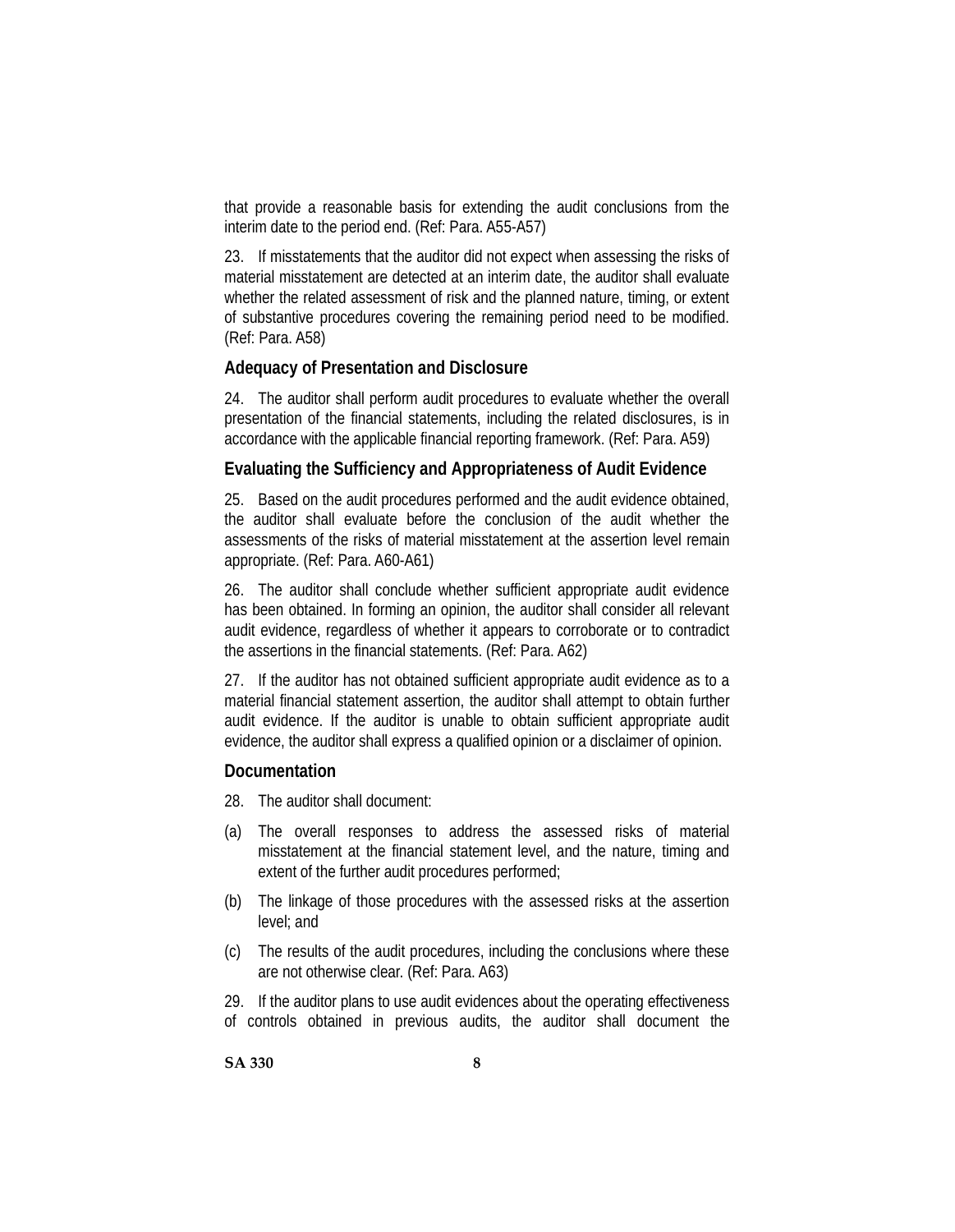conclusions reached about relying on such controls that were tested in a previous audit.

30. The auditors' documentation shall demonstrate that the financial statements agree or reconcile with the underlying accounting records.

\*\*\*

**Application and Other Explanatory Material**

**Overall Responses** (Ref: Para. 5)

A1. Overall responses to address the assessed risks of material misstatement at the financial statement level may include:

- Emphasizing to the audit team the need to maintain professional skepticism.
- Assigning more experienced staff or those with special skills or using experts.
- Providing more supervision.
- Incorporating additional elements of unpredictability in the selection of further audit procedures to be performed.
- Making general changes to the nature, timing or extent of audit procedures, for example: performing substantive procedures at the period end instead of at an interim date; or modifying the nature of audit procedures to obtain more persuasive audit evidence.

A2. The assessment of the risks of material misstatement at the financial statement level, and thereby the auditor's overall responses, is affected by the auditor's understanding of the control environment. An effective control environment may allow the auditor to have more confidence in internal control and the reliability of audit evidence generated internally within the entity and thus, for example, allow the auditor to conduct some audit procedures at an interim date rather than at the period end. Deficiencies in the control environment, however, have the opposite effect; for example, the auditor may respond to an ineffective control environment by:

- Conducting more audit procedures as of the period end rather than at an interim date.
- Obtaining more extensive audit evidence from substantive procedures.
- Increasing the number of locations to be included in the audit scope.

A3. Such considerations, therefore, have a significant bearing on the auditor's general approach, for example, an emphasis on substantive procedures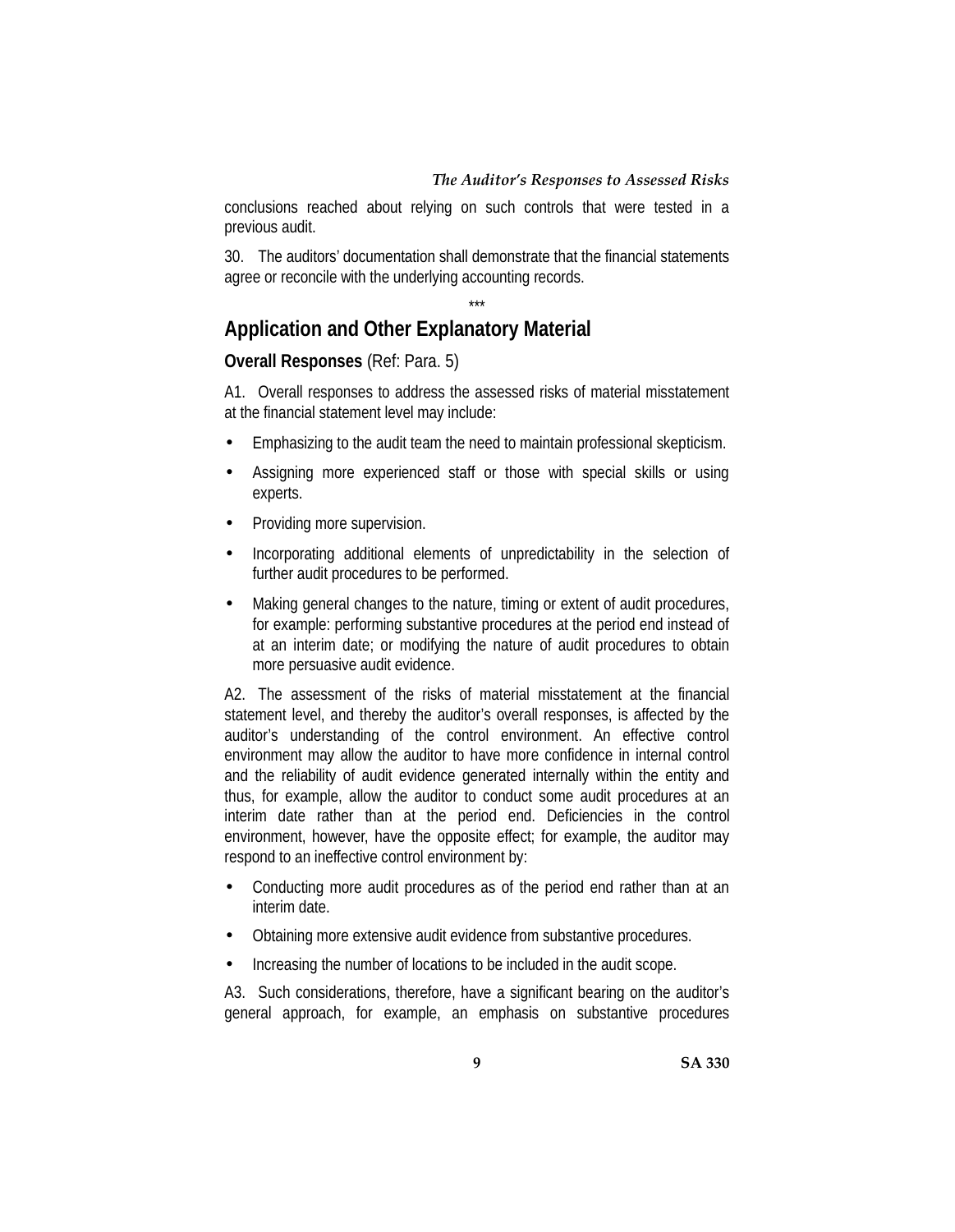(substantive approach), or an approach that uses tests of controls as well as substantive procedures (combined approach).

**Audit Procedures Responsive to the Assessed Risks of Material Misstatement at the Assertion Level**

*The Nature, Timing and Extent of Further Audit Procedures* (Ref: Para. 6)

A4. The auditor's assessment of the identified risks at the assertion level provides a basis for considering the appropriate audit approach for designing and performing further audit procedures. For example, (as appropriate and notwithstanding the requirements of this  $SA$ <sup>3</sup>, the auditor may determine that:

- (a) Only by performing tests of controls may the auditor achieve an effective response to the assessed risk of material misstatement for a particular assertion;
- (b) Performing only substantive procedures is appropriate for particular assertions and, therefore, the auditor excludes the effect of controls from the relevant risk assessment. This may be because the auditor's risk assessment procedures have not identified any effective controls relevant to the assertion, or because testing controls would be inefficient and therefore the auditor does not intend to rely on the operating effectiveness of controls in determining the nature, timing and extent of substantive procedures; or
- (c) A combined approach using both tests of controls and substantive procedures is an effective approach.

A5. The nature of an audit procedure refers to its purpose (i.e., test of controls or substantive procedure) and its type (i.e., inspection, observation, inquiry, confirmation, recalculation, reperformance, or analytical procedure). The nature of the audit procedures is of most importance in responding to the assessed risks.

A6. Timing of an audit procedure refers to when it is performed, or the period or date to which the audit evidence applies.

A7. Extent of an audit procedure refers to the quantity to be performed, for example, a sample size or the number of observations of a control activity.

A8. Designing and performing further audit procedures whose nature, timing and extent are based on and are responsive to the assessed risks of material

<sup>3</sup> For example, as required by paragraph 18, irrespective of the approach selected, the auditor designs and performs substantive procedures for each significant class of transactions, account balance, and disclosure.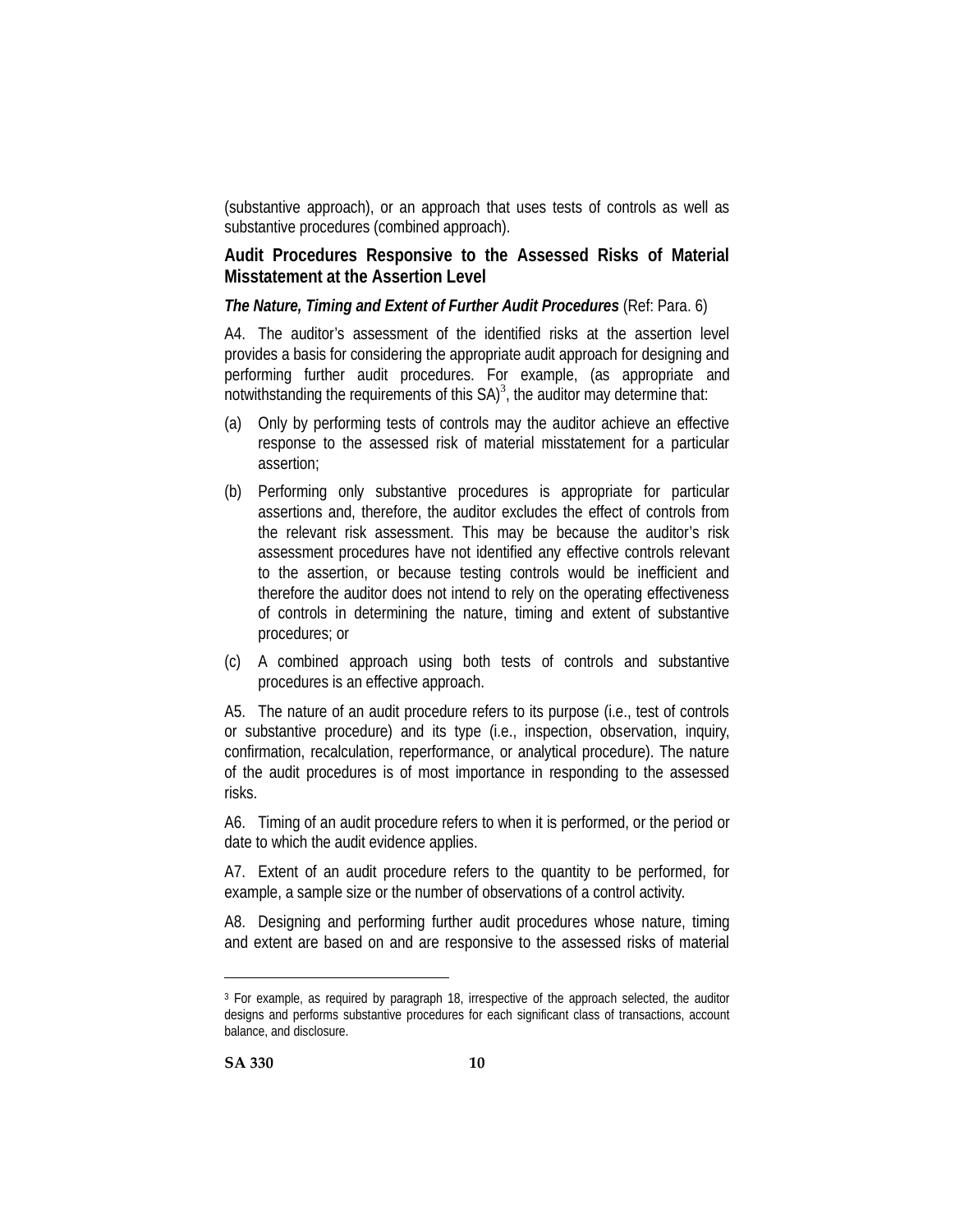misstatement at the assertion level provides a clear linkage between the auditors' further audit procedures and the risk assessment.

*Responding to the Assessed Risks at the Assertion Level* (Ref: Para. 7(a))

**Nature** 

A9. The auditor's assessed risks may affect both the types of audit procedures to be performed and their combination. For example, when an assessed risk is high, the auditor may confirm the completeness of the terms of a contract with the counterparty, in addition to inspecting the document. Further, certain audit procedures may be more appropriate for some assertions than others. For example, in relation to revenue, tests of controls may be most responsive to the assessed risk of misstatement of the completeness assertion, whereas substantive procedures may be most responsive to the assessed risk of misstatement of the occurrence assertion.

A10. The reasons for the assessment given to a risk are relevant in determining the nature of audit procedures. For example, if an assessed risk is lower because of the particular characteristics of a class of transactions without consideration of the related controls, then the auditor may determine that substantive analytical procedures alone provide sufficient appropriate audit evidence. On the other hand, if the assessed risk is lower because of internal controls, and the auditor intends to base the substantive procedures on that low assessment, then the auditor performs tests of those controls, as required by paragraph 8(a). This may be the case, for example, for a class of transactions of reasonably uniform, non-complex characteristics that are routinely processed and controlled by the entity's information system.

#### Timing

A11. The auditor may perform tests of controls or substantive procedures at an interim date or at the period end. The higher the risk of material misstatement, the more likely it is that the auditor may decide it is more effective to perform substantive procedures nearer to, or at, the period end rather than at an earlier date, or to perform audit procedures unannounced or at unpredictable times (for example, performing audit procedures at selected locations on an unannounced basis). This is particularly relevant when considering the response to the risks of fraud. For example, the auditor may conclude that, when the risks of intentional misstatement or manipulation have been identified, audit procedures to extend audit conclusions from interim date to the period end would not be effective.

A12. On the other hand, performing audit procedures before the period end may assist the auditor in identifying significant matters at an early stage of the audit,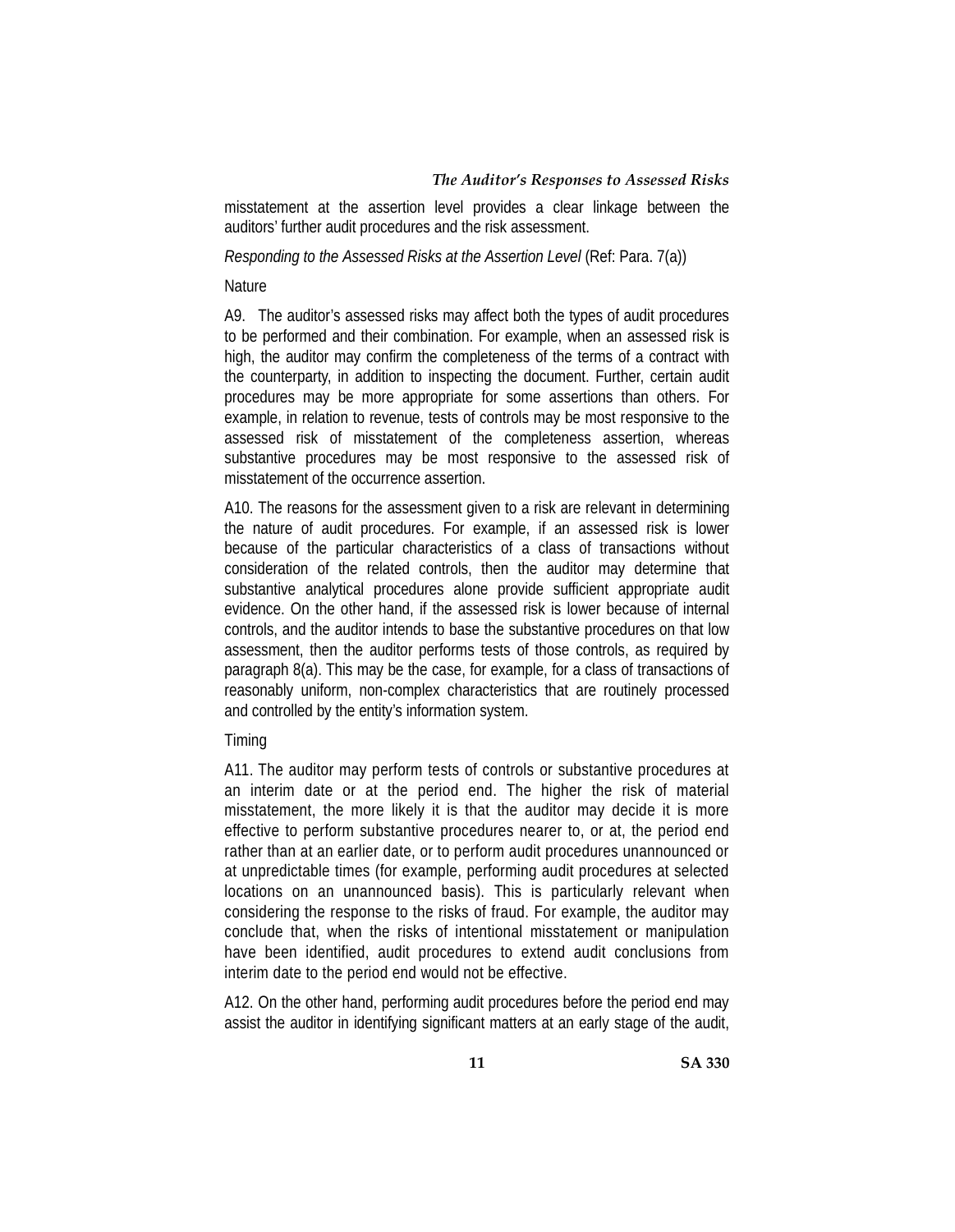and consequently resolving them with the assistance of management or developing an effective audit approach to address such matters.

A13. In addition, certain audit procedures can be performed only at or after the period end, for example:

- Agreeing the financial statements to the accounting records;
- Examining adjustments made during the course of preparing the financial statements; and
- Procedures to respond to a risk that, at the period end, the entity may have entered into improper sales contracts, or transactions may not have been finalised.

A14. Further relevant factors that influence the auditor's consideration of when to perform audit procedures include the following:

- The control environment.
- When relevant information is available (for example, electronic files may subsequently be overwritten, or procedures to be observed may occur only at certain times).
- The nature of the risk (for example, if there is a risk of inflated revenues to meet earnings expectations by subsequent creation of false sales agreements, the auditor may wish to examine contracts available on the date of the period end).
- The period or date to which the audit evidence relates.

#### Extent

A15. The extent of an audit procedure judged necessary is determined after considering the materiality, the assessed risk, and the degree of assurance the auditor plans to obtain. When a single purpose is met by a combination of procedures, the extent of each procedure is considered separately. In general, the extent of audit procedures increases as the risk of material misstatement increases. For example, in response to the assessed risk of material misstatement due to fraud, increasing sample sizes or performing substantive analytical procedures at a more detailed level may be appropriate. However, increasing the extent of an audit procedure is effective only if the audit procedure itself is relevant to the specific risk.

A16. The use of computer-assisted audit techniques (CAATs) may enable more extensive testing of electronic transactions and account files, which may be useful when the auditor decides to modify the extent of testing, for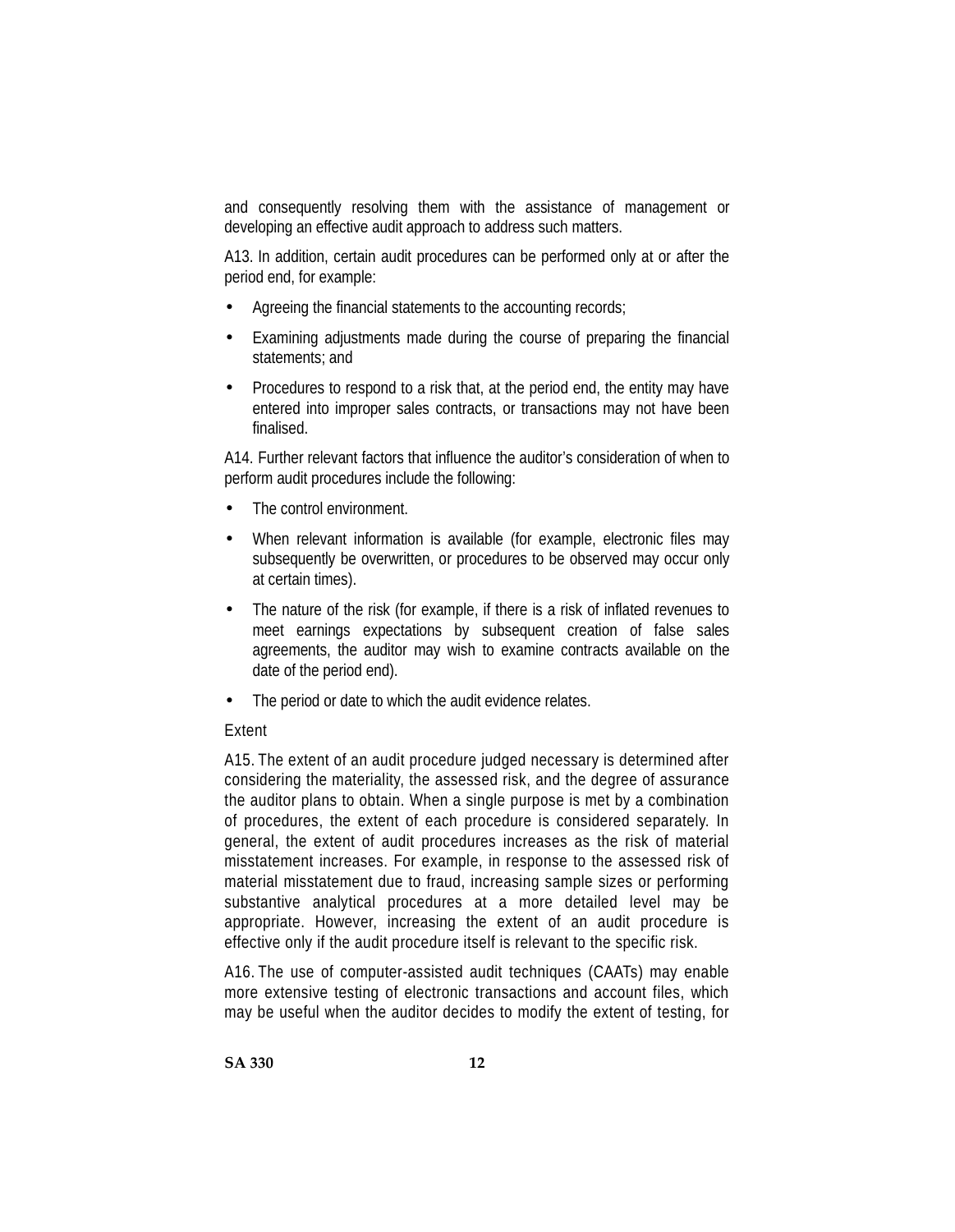example, in responding to the risks of material misstatement due to fraud. Such techniques can be used to select sample transactions from key electronic files, to sort transactions with specific characteristics, or to test an entire population instead of a sample.

A17. In certain circumstances, the audit mandate and any other special auditing requirements may affect the auditor's consideration of the nature, timing and extent of further audit procedures.

*Considerations specific to smaller entities*

A18. In the case of very small entities, there may not be many control activities that could be identified by the auditor, or the extent to which their existence or operation have been documented by the entity may be limited. In such cases, it may be more efficient for the auditor to perform further audit procedures that are primarily substantive procedures. In some rare cases, however, the absence of control activities or of other components of control may make it impossible to obtain sufficient appropriate audit evidence.

#### *Higher Assessments of Risk* (Ref: Para 7(b))

A19. When obtaining more persuasive audit evidence because of a higher assessment of risk, the auditor may increase the quantity of the evidence, or obtain evidence that is more relevant or reliable, e.g., by placing more emphasis on obtaining third party evidence or by obtaining corroborating evidence from a number of independent sources.

#### *Tests of Controls*

#### *Designing and Performing Tests of Controls* (Ref: Para. 8)

A20. Tests of controls are performed only on those controls that the auditor has determined are suitably designed to prevent, or detect and correct, a material misstatement in an assertion. If substantially different controls were used at different times during the period under audit, each is considered separately.

A21. Testing the operating effectiveness of controls is different from obtaining an understanding of and evaluating the design and implementation of controls. However, the same types of audit procedures are used. The auditor may, therefore, decide it is efficient to test the operating effectiveness of controls at the same time as evaluating their design and determining that they have been implemented.

A22. Further, although some risk assessment procedures may not have been specifically designed as tests of controls, they may nevertheless provide audit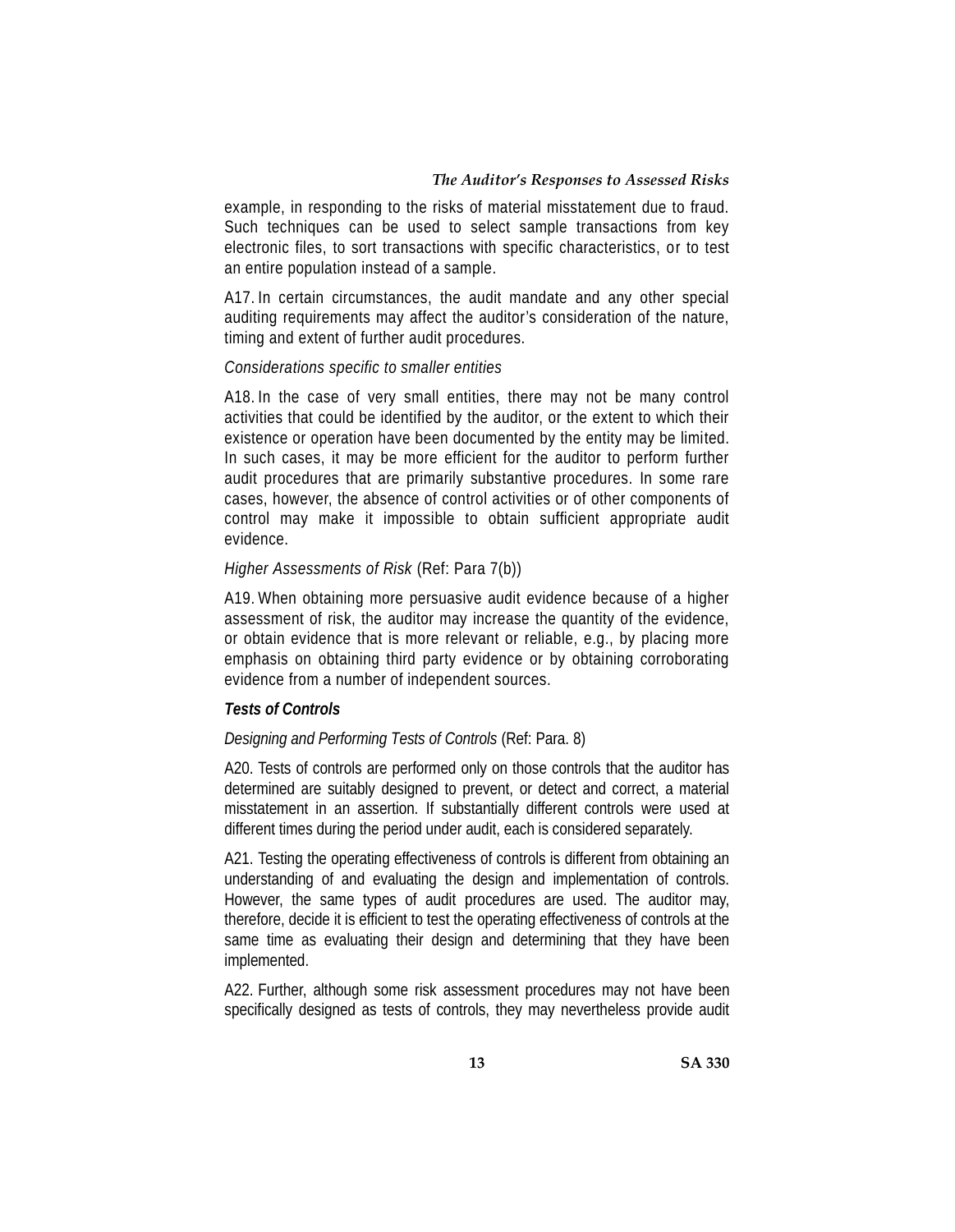evidence about the operating effectiveness of the controls and, consequently, serve as tests of controls. For example, the auditor's risk assessment procedures may have included:

- Inquiring about management's use of budgets.
- Observing management's comparison of monthly budgeted and actual expenses.
- Inspecting reports pertaining to the investigation of variances between budgeted and actual amounts.

These audit procedures provide knowledge about the design of the entity's budgeting policies and whether they have been implemented, but may also provide audit evidence about the effectiveness of the operation of budgeting policies in preventing or detecting material misstatements in the classification of expenses.

A23. In addition, the auditor may design a test of controls to be performed concurrently with a test of details on the same transaction. Although the purpose of a test of controls is different from the purpose of a test of details, both may be accomplished concurrently by performing a test of controls and a test of details on the same transaction, also known as a dual-purpose test. For example, the auditor may design, and evaluate the results of, a test to examine an invoice to determine whether it has been approved and to provide substantive audit evidence of a transaction. A dual-purpose test is designed and evaluated by considering each purpose of the test separately.

A24. In some cases, as discussed in SA 315, the auditor may find it impossible to design effective substantive procedures that by themselves provide sufficient appropriate audit evidence at the assertion level<sup>4</sup> . This may occur when an entity conducts its business using IT and no documentation of transactions is produced or maintained, other than through the IT system. In such cases, paragraph 8(b) requires the auditor to perform tests of relevant controls.

*Audit Evidence and Intended Reliance* (Ref: Para. 9)

A25. A higher level of assurance may be sought about the operating effectiveness of controls when the approach adopted consists primarily of tests of controls, in particular where it is not possible or practicable to obtain sufficient appropriate audit evidence only from substantive procedures.

*Nature and Extent of Tests of Controls*

<sup>4</sup> SA 315, paragraph 30.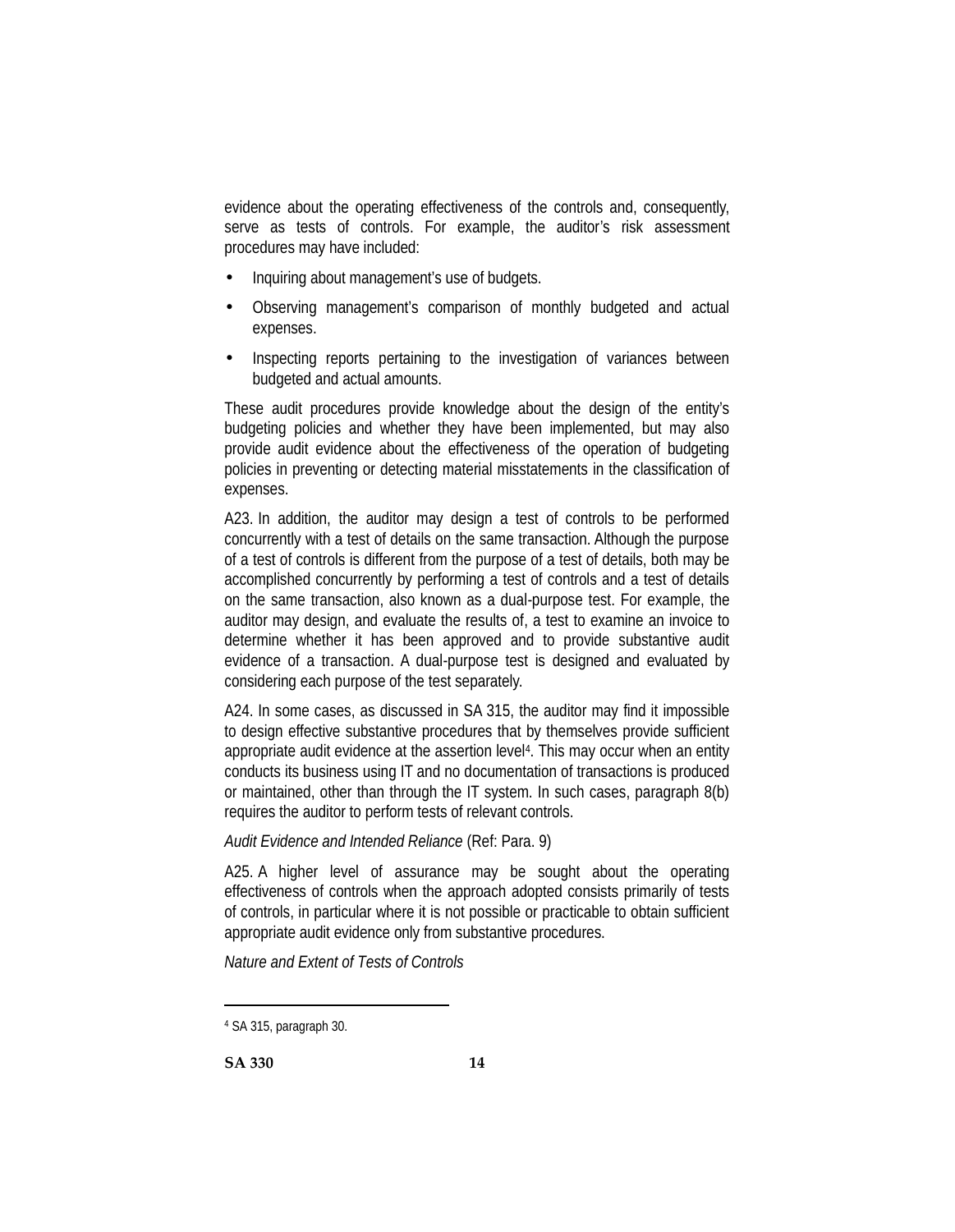Other audit procedures in combination with inquiry (Ref: Para. 10(a))

A26. Inquiry alone is not sufficient to test the operating effectiveness of controls. Accordingly, other audit procedures are performed in combination with inquiry. In this regard, inquiry combined with inspection or reperformance may provide more assurance than inquiry and observation, since an observation is pertinent only at the point in time at which it is made.

A27. The nature of the particular control influences the type of procedure required to obtain audit evidence about whether the control was operating effectively. For example, if operating effectiveness is evidenced by documentation, the auditor may decide to inspect it to obtain audit evidence about operating effectiveness. For other controls, however, documentation may not be available or relevant. For example, documentation of operation may not exist for some factors in the control environment, such as assignment of authority and responsibility, or for some types of control activities, such as control activities performed by a computer. In such circumstances, audit evidence about operating effectiveness may be obtained through inquiry in combination with other audit procedures such as observation or the use of CAATs.

#### Extent of tests of controls

A28. When more persuasive audit evidence is needed regarding the effectiveness of a control, it may be appropriate to increase the extent of testing of the control. As well as the degree of reliance on controls, matters the auditor may consider in determining the extent of tests of controls include the following:

- The frequency of the performance of the control by the entity during the period.
- The length of time during the audit period that the auditor is relying on the operating effectiveness of the control.
- The expected rate of deviation from a control.
- The relevance and reliability of the audit evidence to be obtained regarding the operating effectiveness of the control at the assertion level.
- The extent to which audit evidence is obtained from tests of other controls related to the assertion.

SA 530, "Audit Sampling" contains further guidance on the extent of testing.

A29. Because of the inherent consistency of IT processing, it may not be necessary to increase the extent of testing of an automated control. An automated control can be expected to function consistently unless the program (including the tables, files, or other permanent data used by the program) is changed. Once the auditor determines that an automated control is functioning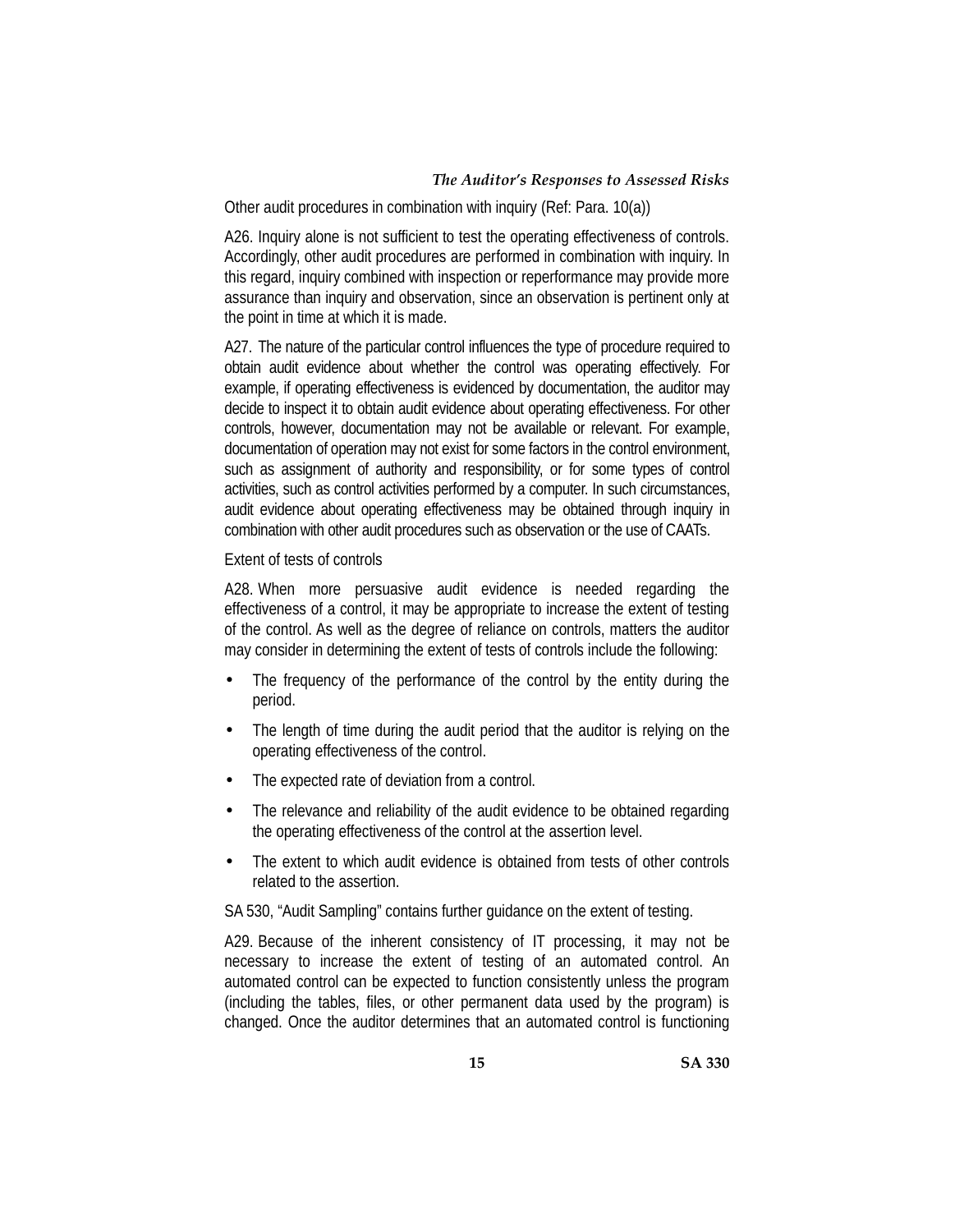as intended (which could be done at the time the control is initially implemented or at some other date), the auditor may consider performing tests to determine that the control continues to function effectively. Such tests might include determining that:

- Changes to the program are not made without being subject to the appropriate program change controls;
- The authorised version of the program is used for processing transactions; and
- Other relevant general controls are effective.

Such tests also might include determining that changes to the programs have not been made, as may be the case when the entity uses packaged software applications without modifying or maintaining them. For example, the auditor may inspect the record of the administration of IT security to obtain audit evidence that unauthorised access has not occurred during the period.

Testing of indirect controls (Ref: Para. 10(b))

A30. In some circumstances, it may be necessary to obtain audit evidence supporting the effective operation of indirect controls. For example, when the auditor decides to test the effectiveness of a user review of exception reports detailing sales in excess of authorized credit limits, the user review and related follow up is the control that is directly of relevance to the auditor. Controls over the accuracy of the information in the reports (for example, the general ITcontrols) are described as "indirect" controls.

A31. Because of the inherent consistency of IT processing, audit evidence about the implementation of an automated application control, when considered in combination with audit evidence about the operating effectiveness of the entity's general controls (in particular, change controls), may also provide substantial audit evidence about its operating effectiveness.

*Timing of Tests of Controls*

Intended period of reliance (Ref: Para. 11)

A32. Audit evidence pertaining only to a point in time may be sufficient for the auditor's purpose, for example, when testing controls over the entity's physical inventory counting at the period end. If, on the other hand, the auditor intends to rely on a control over a period, tests that are capable of providing audit evidence that the control operated effectively at relevant times during that period are appropriate. Such tests may include tests of the entity's monitoring of controls.

Using audit evidence obtained during an interim period (Ref: Para. 12)

**SA 330 16**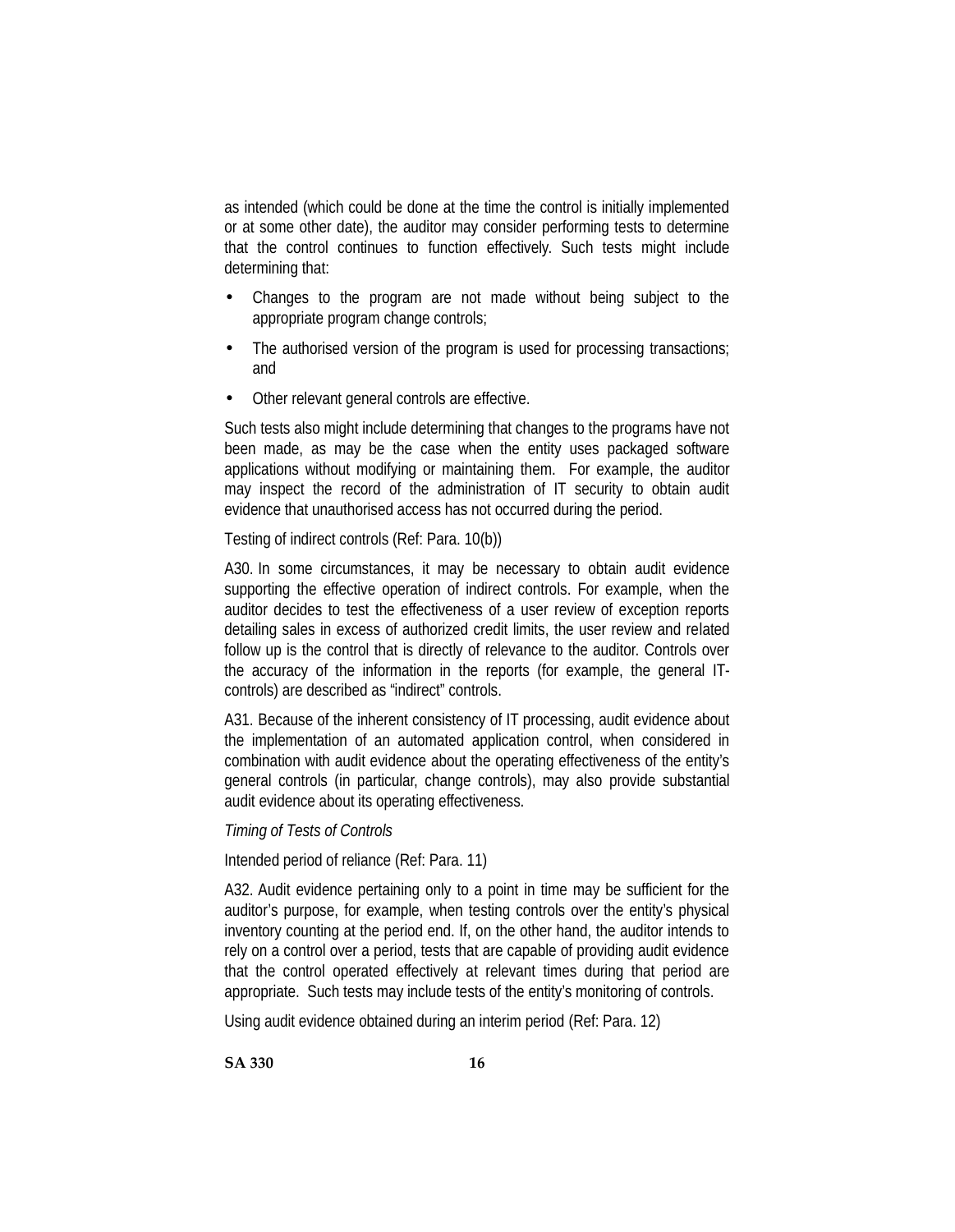A33. Relevant factors in determining what additional audit evidence to obtain about controls that were operating during the period remaining after an interim period, include:

- The significance of the assessed risks of material misstatement at the assertion level.
- The specific controls that were tested during the interim period, and significant changes to them since they were tested, including changes in the information system, processes, and personnel.
- The degree to which audit evidence about the operating effectiveness of those controls was obtained.
- The length of the remaining period.
- The extent to which the auditor intends to reduce further substantive procedures based on the reliance of controls.
- The control environment.

A34. Additional audit evidence may be obtained, for example, by extending tests of controls over the remaining period or testing the entity's monitoring of controls.

Using audit evidence obtained in previous audits (Ref: Para.13)

A35. In certain circumstances, audit evidence obtained from previous audits may provide audit evidence where the auditor performs audit procedures to establish its continuing relevance. For example, in performing a previous audit, the auditor may have determined that an automated control was functioning as intended. The auditor may obtain audit evidence to determine whether changes to the automated control have been made that affect its continued effective functioning through, for example, inquiries of management and the inspection of logs to indicate what controls have been changed. Consideration of audit evidence about these changes may support either increasing or decreasing the expected audit evidence to be obtained in the current period about the operating effectiveness of the controls.

Controls that have changed from previous audits (Ref: Para. 14(a))

A36. Changes may affect the relevance of the audit evidence obtained in previous audits such that there may no longer be a basis for continued reliance. For example, changes in a system that enable an entity to receive a new report from the system probably do not affect the relevance of audit evidence from a previous audit; however, a change that causes data to be accumulated or calculated differently does affect it.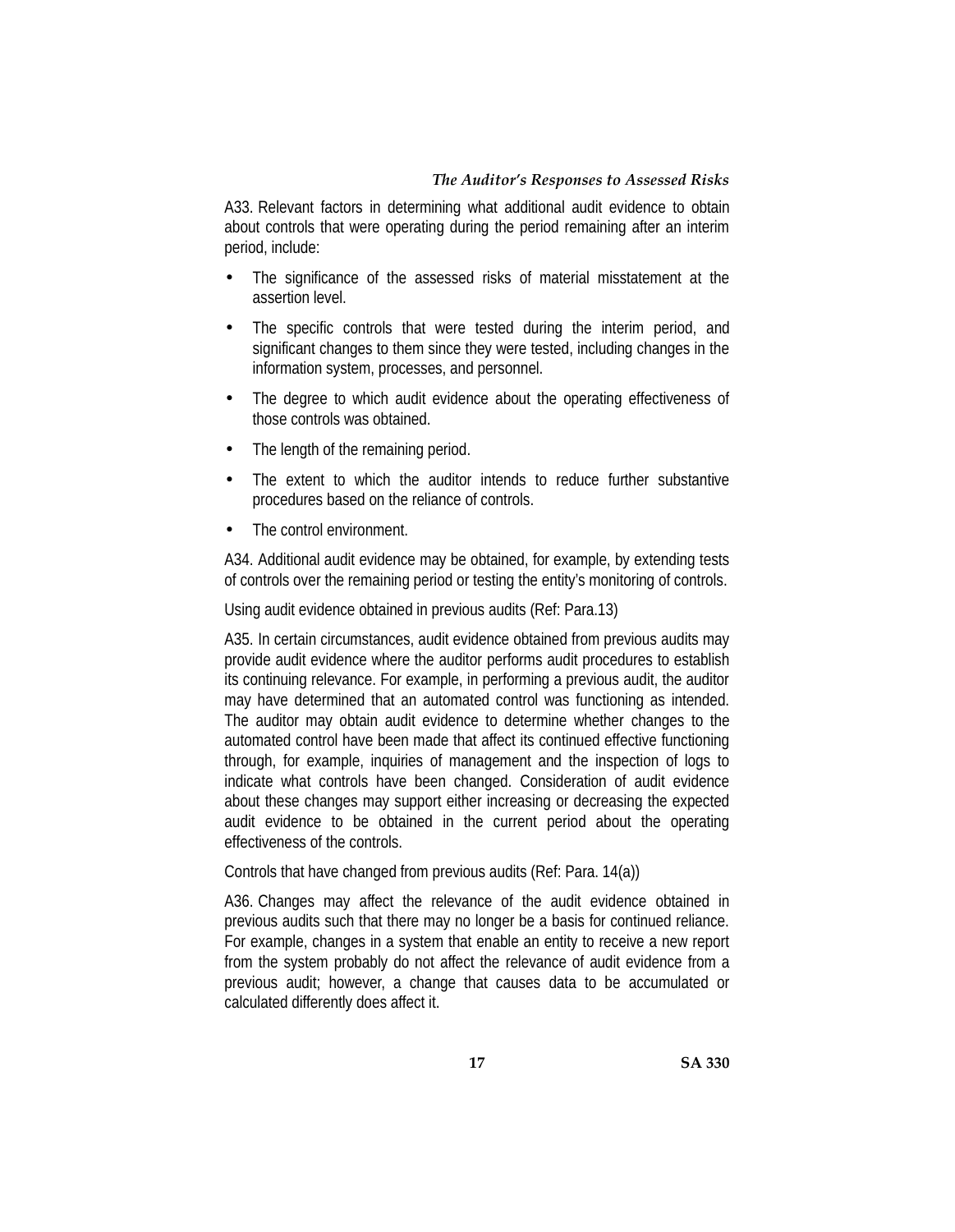Controls that have not changed from previous audits (Ref: Para. 14(b))

A37. The auditor's decision on whether to rely on audit evidence obtained in previous audits for controls that:

- (a) Have not changed since they were last tested; and
- (b) Are not controls that mitigate a significant risk;

is a matter of professional judgment. In addition, the length of time between retesting such controls is also a matter of professional judgment, but is required by paragraph 14 (b) to be at least once in every third year.

A38. In general, the higher the risk of material misstatement, or the greater the reliance on controls, the shorter the time period elapsed, if any, is likely to be. Factors that may decrease the period for retesting a control, or result in not relying on audit evidence obtained in previous audits at all, include the following:

- A deficient control environment.
- Deficient monitoring of controls.
- A significant manual element to the relevant controls.
- Personnel changes that significantly affect the application of the control.
- Changing circumstances that indicate the need for changes in the control.
- Deficient general IT-controls.

A39. When there are a number of controls for which the auditor intends to rely on audit evidence obtained in previous audits, testing some of those controls in each audit provides corroborating information about the continuing effectiveness of the control environment. This contributes to the auditor's decision about whether it is appropriate to rely on audit evidence obtained in previous audits.

*Evaluating the Operating Effectiveness of Controls* (Ref: Para.16-17)

A40. A material misstatement detected by the auditor's procedures is a strong indicator of the existence of a significant deficiency in internal control.

A41. The concept of effectiveness of the operation of controls recognises that some deviations in the way controls are applied by the entity may occur. Deviations from prescribed controls may be caused by such factors as changes in key personnel, significant seasonal fluctuations in volume of transactions and human error. The detected rate of deviation, in particular in comparison with the expected rate, may indicate that the control cannot be relied on to reduce risk at the assertion level to that assessed by the auditor.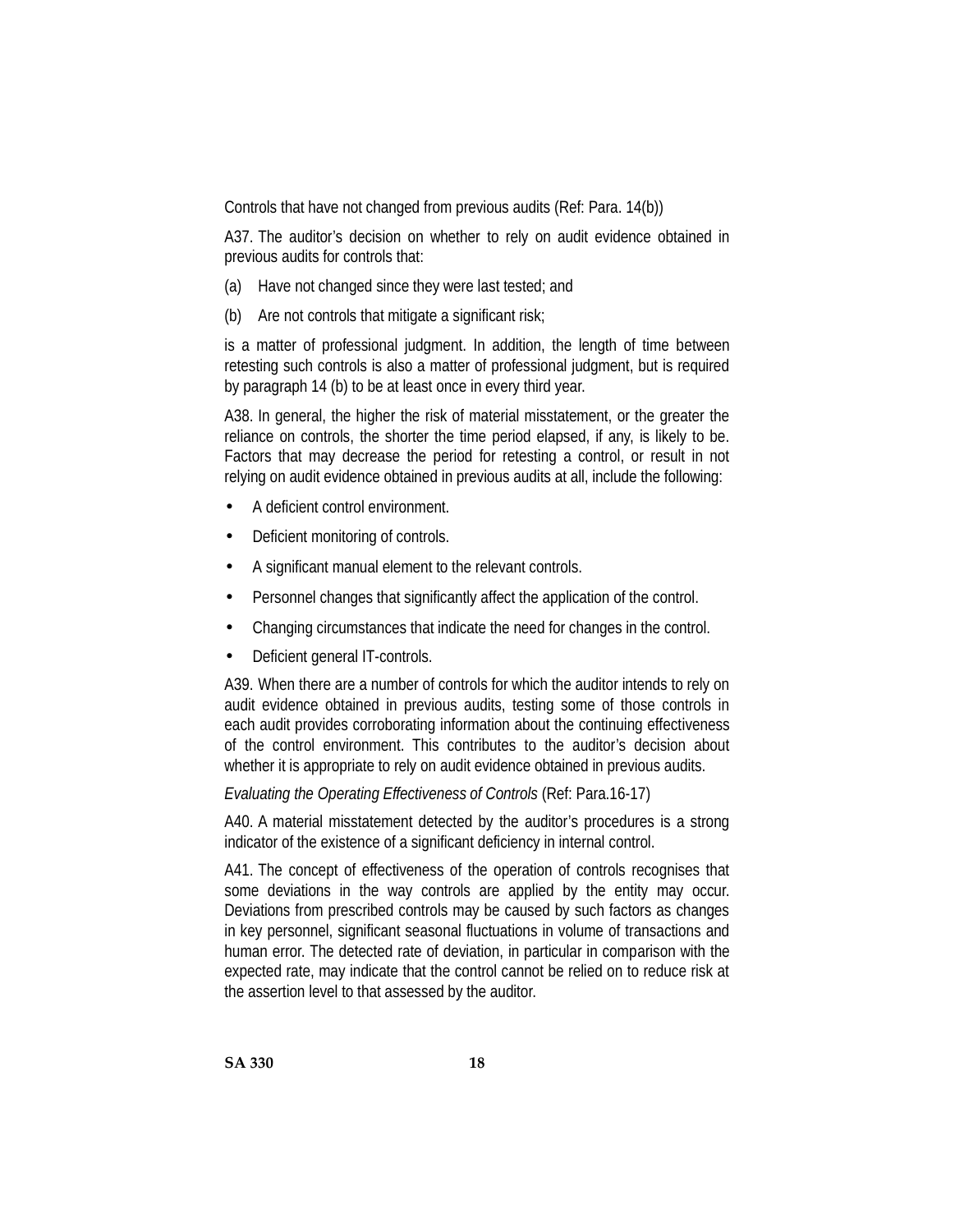*Substantive Procedures* (Ref: Para. 18)

A42. Paragraph 18 requires the auditor to design and perform substantive procedures for each material class of transactions, account balance, and disclosure, irrespective of the assessed risks of material misstatement. This requirement reflects the facts that: (i) the auditor's assessment of risk is judgmental and so may not identify all risks of material misstatement; and (ii) there are inherent limitations to internal control, including management override.

*Nature and Extent of Substantive Procedures*

A43. Depending on the circumstances, the auditor may determine that:

- Performing only substantive analytical procedures will be sufficient to reduce audit risk to an acceptably low level. For example, where the auditor's assessment of risk is supported by audit evidence from tests of controls.
- Only tests of details are appropriate.
- A combination of substantive analytical procedures and tests of details are most responsive to the assessed risks.

A44. Substantive analytical procedures are generally more applicable to large volumes of transactions that tend to be predictable over time. SA 520, "Analytical Procedures" establishes requirements and provides guidance on the application of analytical procedures during an audit.

A45. The nature of the risk and assertion is relevant to the design of tests of details. For example, tests of details related to the existence or occurrence assertion may involve selecting from items contained in a financial statement amount and obtaining the relevant audit evidence. On the other hand, tests of details related to the completeness assertion may involve selecting from items that are expected to be included in the relevant financial statement amount and investigating whether they are included.

A46. Because the assessment of the risk of material misstatement takes account of internal control, the extent of substantive procedures may need to be increased when the results from tests of controls are unsatisfactory. However, increasing the extent of an audit procedure is appropriate only if the audit procedure itself is relevant to the specific risk.

A47. In designing tests of details, the extent of testing is ordinarily thought of in terms of the sample size. However, other matters are also relevant, including whether it is more effective to use other selective means of testing. See SA 500<sup>5</sup>.

<sup>5</sup> SA 500, "Audit Evidence", paragraph 10.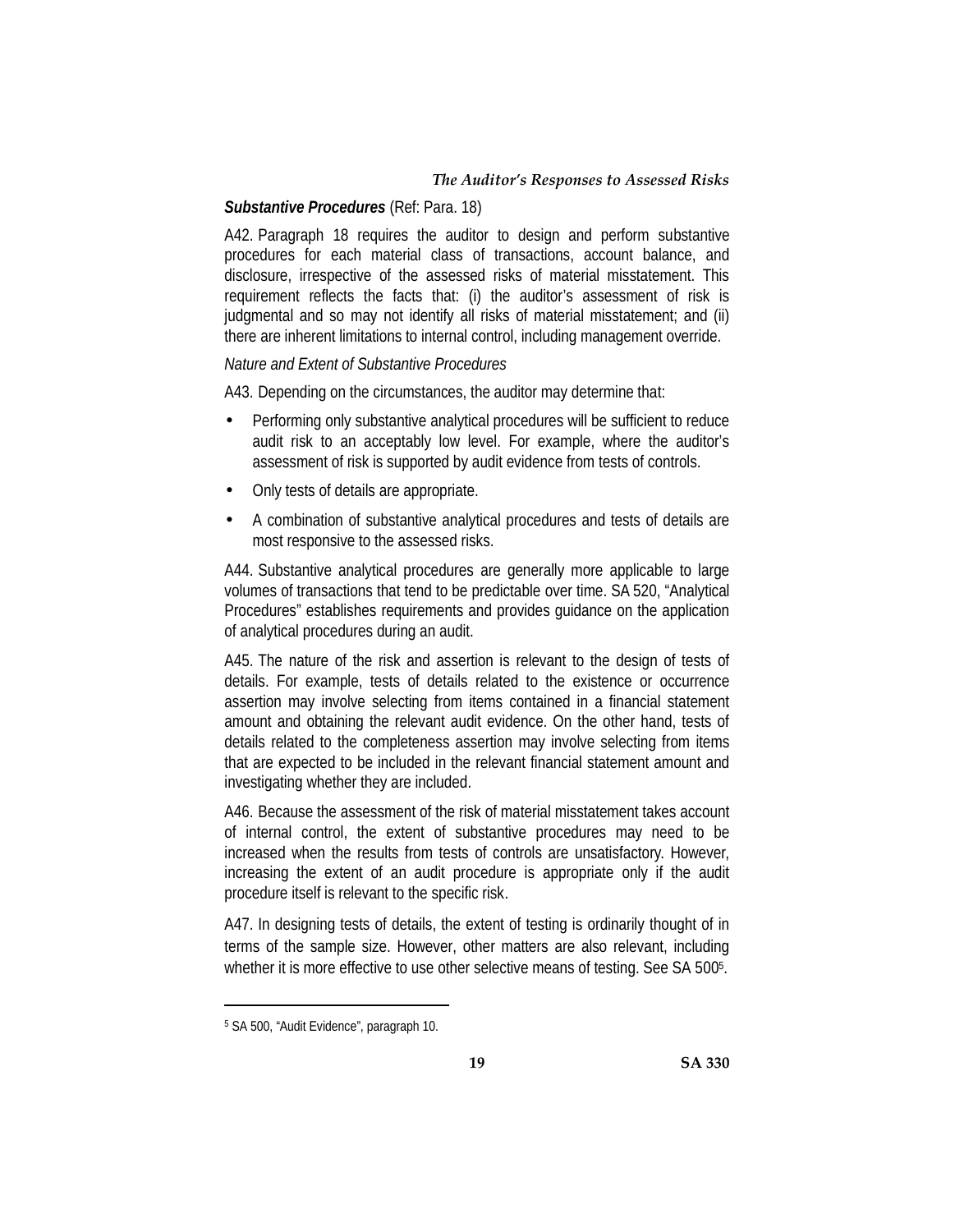*Considering Whether External Confirmation Procedures Are to Be Performed* (Ref: Para. 19)

A48. External confirmation procedures frequently are relevant when addressing assertions associated with account balances and their elements, but need not be restricted to these items. For example, the auditor may request external confirmation of the terms of agreements, contracts, or transactions between an entity and other parties. External confirmation procedures also may be performed to obtain audit evidence about the absence of certain conditions. For example, a request may specifically seek confirmation that no "side agreement" exists that may be relevant to an entity's revenue cut-off assertion. Other situations where external confirmation procedures may provide relevant audit evidence in responding to assessed risks of material misstatement include:

- Bank balances and other information relevant to banking relationships.
- Accounts receivable balances and terms.
- Inventories held by third parties at bonded warehouses for processing or on consignment.
- Property title deeds held by lawyers or financiers for safe custody or as security.
- Investments held for safekeeping by third parties, or purchased from stockbrokers but not delivered at the balance sheet date.
- Amounts due to lenders, including relevant terms of repayment and restrictive covenants.
- Accounts payable balances and terms.

A49. Although external confirmations may provide relevant audit evidence relating to certain assertions, there are some assertions for which external confirmations provide less relevant audit evidence. For example, external confirmations provide less relevant audit evidence relating to the recoverability of accounts receivable balances, than they do of their existence.

A50. The auditor may determine that external confirmation procedures performed for one purpose provide an opportunity to obtain audit evidence about other matters. For example, confirmation requests for bank balances often include requests for information relevant to other financial statement assertions. Such considerations may influence the auditor's decision about whether to perform external confirmation procedures.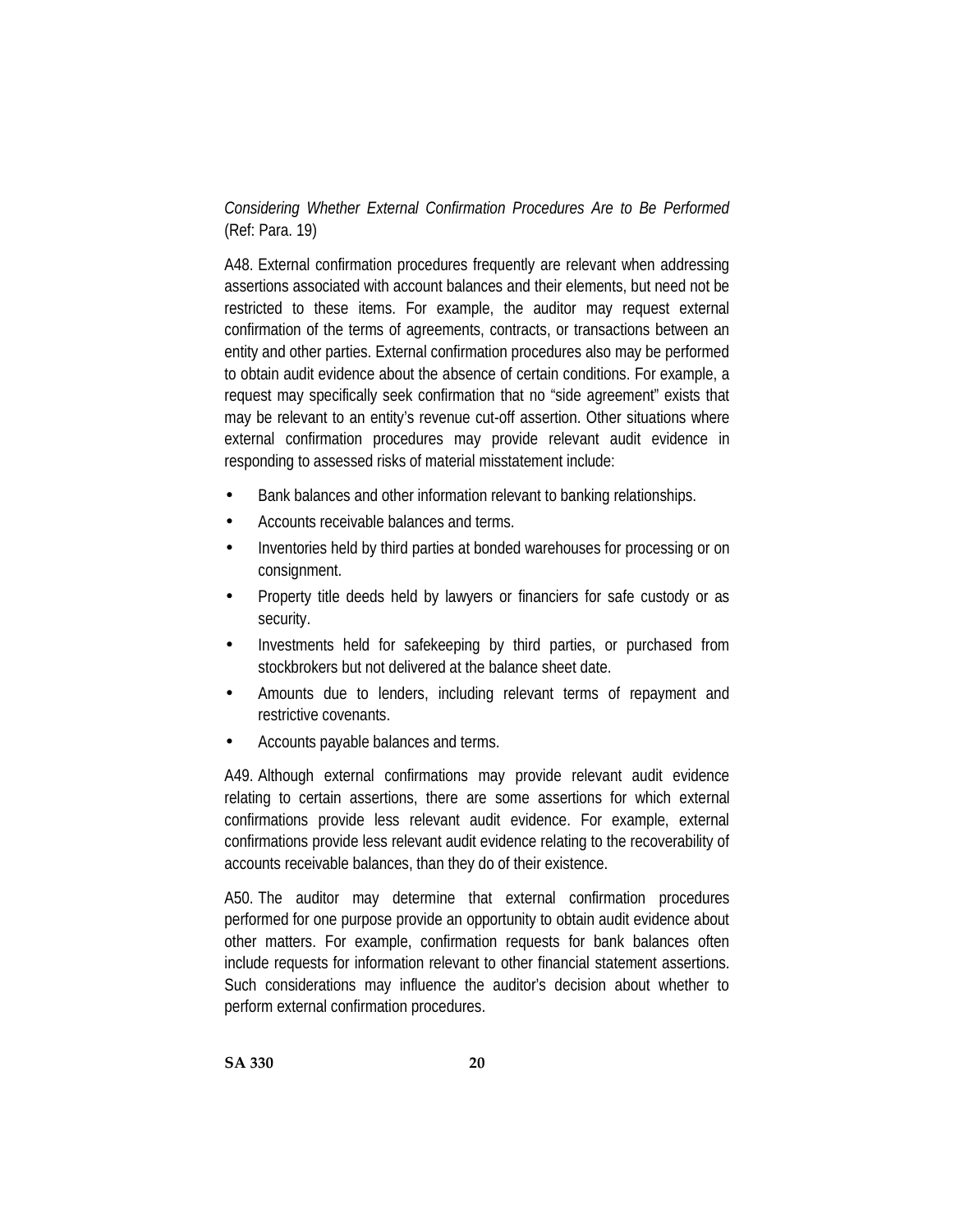A51. Factors that may assist the auditor in determining whether external confirmation procedures are to be performed as substantive audit procedures include:

- The confirming party's knowledge of the subject matter responses may be more reliable if provided by a person at the confirming party who has the requisite knowledge about the information being confirmed.
- The ability or willingness of the intended confirming party to respond for example, the confirming party:
	- o May not accept responsibility for responding to a confirmation request;
	- o May consider responding too costly or time consuming;
	- o May have concerns about the potential legal liability resulting from responding;
	- o May account for transactions in different currencies; or
	- o May operate in an environment where responding to confirmation requests is not a significant aspect of day-to-day operations.

In such situations, confirming parties may not respond, may respond in a casual manner or may attempt to restrict the reliance placed on the response.

 The objectivity of the intended confirming party – if the confirming party is a related party of the entity, responses to confirmation requests may be less reliable.

*Substantive Procedures Related to the Financial Statement Closing Process* (Ref: Para. 20(b))

A52. The nature, and also the extent, of the auditor's examination of journal entries and other adjustments depends on the nature and complexity of the entity's financial reporting process and the related risks of material misstatement.

*Substantive Procedures Responsive to Significant Risks* (Ref: Para. 21)

A53. Paragraph 21 of this SA requires the auditor to perform substantive procedures that are specifically responsive to risks the auditor has determined to be significant risks. Audit evidence in the form of external confirmations received directly by the auditor from appropriate confirming parties may assist the auditor in obtaining audit evidence with the high level of reliability that the auditor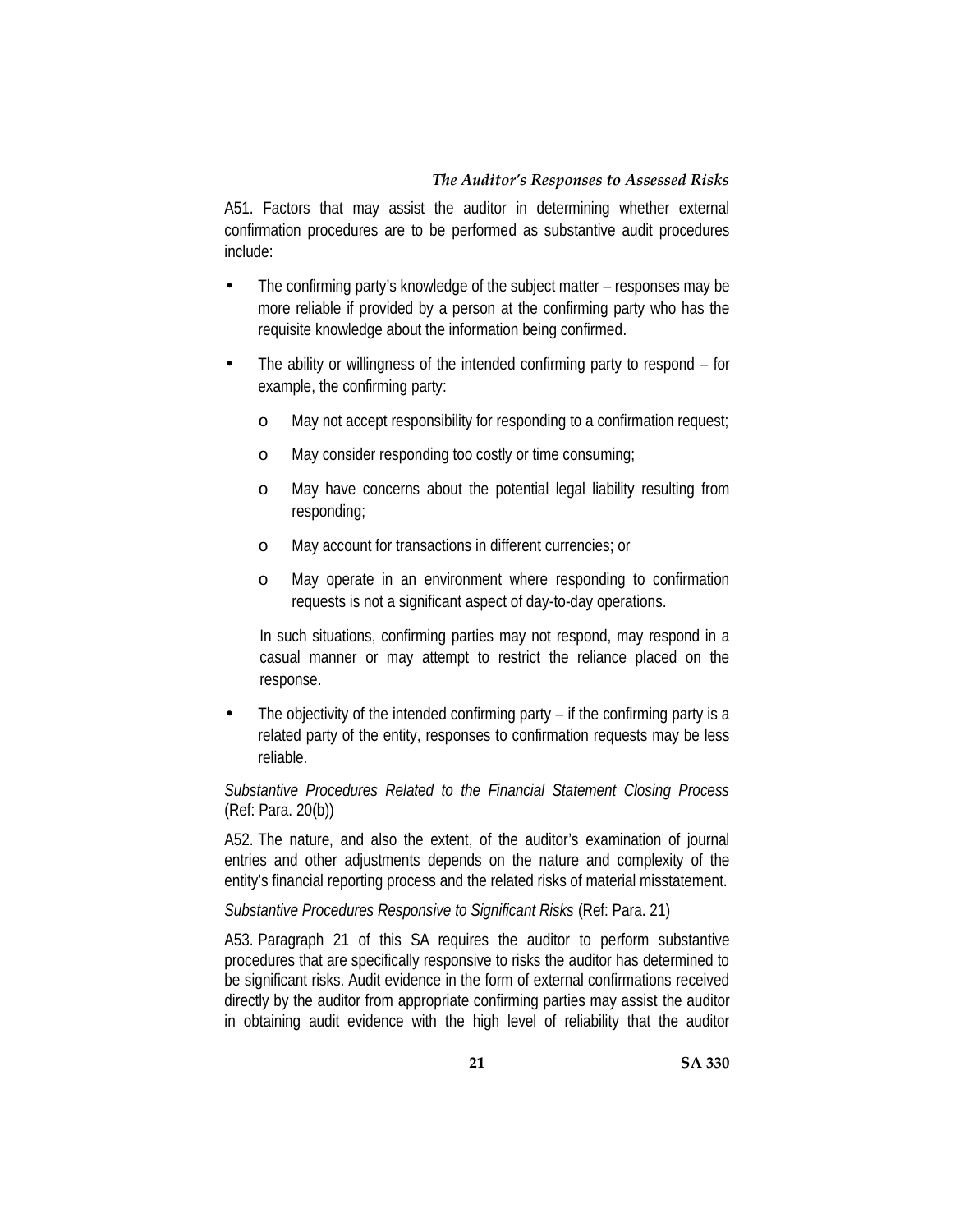requires to respond to significant risks of material misstatement, whether due to fraud or error. For example, if the auditor identifies that management is under pressure to meet earnings expectations, there may be a risk that management is inflating sales by improperly recognising revenue related to sales agreements with terms that preclude revenue recognition or by invoicing sales before shipment. In these circumstances, the auditor may, for example, design external confirmation procedures not only to confirm outstanding amounts, but also to confirm the details of the sales agreements, including date, any rights of return and delivery terms. In addition, the auditor may find it effective to supplement such external confirmation procedures with inquiries of non-financial personnel in the entity regarding any changes in sales agreements and delivery terms.

*Timing of Substantive Procedures* (Ref: Para. 22-23)

A54. In most cases, audit evidence from a previous audit's substantive procedures provides little or no audit evidence for the current period. There are, however, exceptions, e.g., a legal opinion obtained in a previous audit related to the structure of a securitisation to which no changes have occurred, may be relevant in the current period. In such cases, it may be appropriate to use audit evidence from a previous audit's substantive procedures if that evidence and the related subject matter have not fundamentally changed, and audit procedures have been performed during the current period to establish its continuing relevance.

Using audit evidence obtained during an interim period (Ref: Para. 22)

A55. In some circumstances, the auditor may determine that it is effective to perform substantive procedures at an interim date, and to compare and reconcile information concerning the balance at the period end with the comparable information at the interim date to:

- (a) Identify amounts that appear unusual;
- (b) Investigate any such amounts; and
- (c) Perform substantive analytical procedures or tests of details to test the intervening period.

A56. Performing substantive procedures at an interim date without undertaking additional procedures at a later date increases the risk that the auditor will not detect misstatements that may exist at the period end. This risk increases as the remaining period is lengthened. Factors such as the following may influence whether to perform substantive procedures at an interim date:

The control environment and other relevant controls.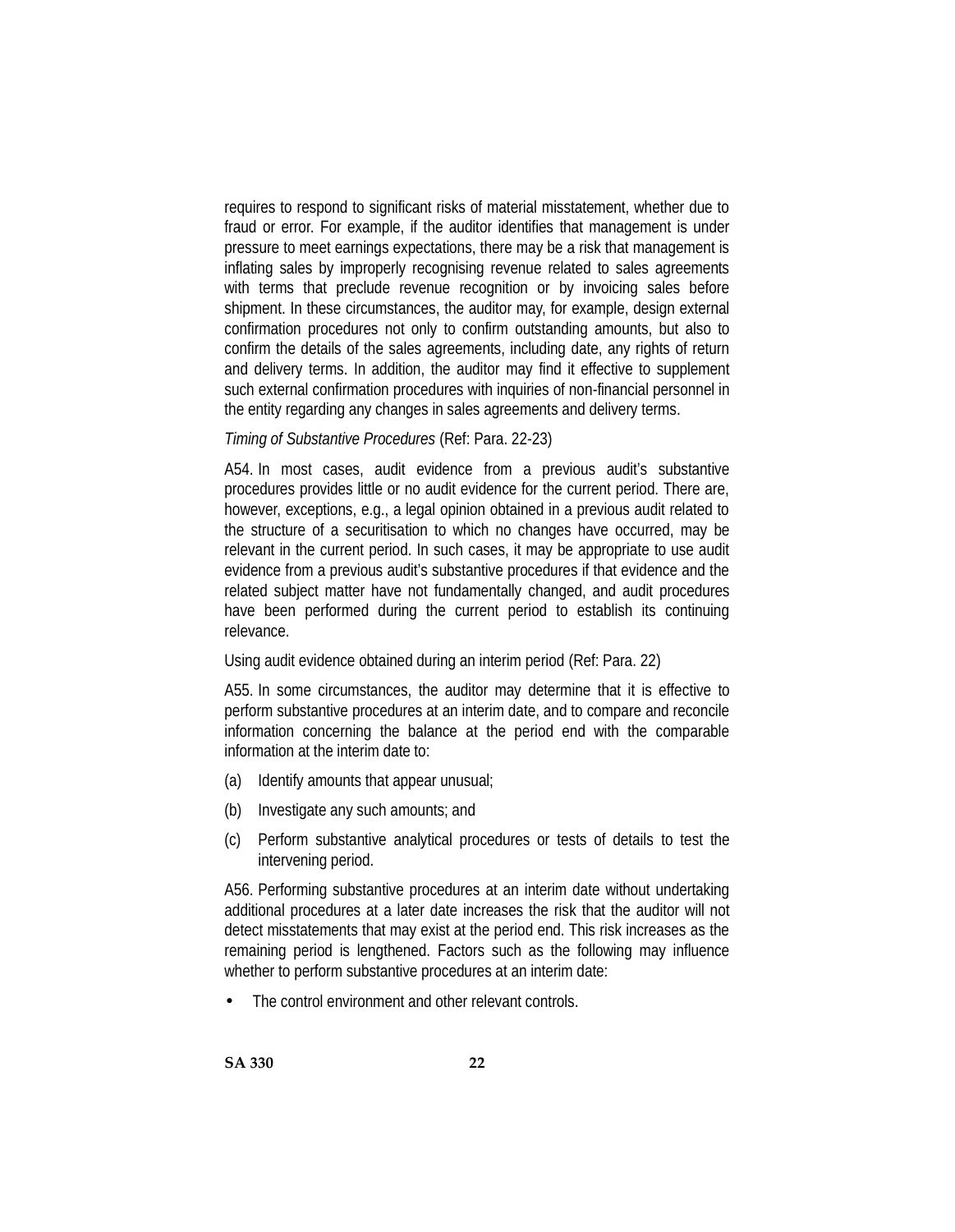- The availability at a later date of information necessary for the auditor's procedures.
- The purpose of the substantive procedure.
- The assessed risk of material misstatement.
- The nature of the class of transactions or account balance and related assertions.
- The ability of the auditor to perform appropriate substantive procedures or substantive procedures combined with tests of controls to cover the remaining period in order to reduce the risk that misstatements that may exist at the period end will not be detected.

A57. Factors such as the following may influence whether to perform substantive analytical procedures with respect to the period between the interim date and the period end:

- Whether the period end balances of the particular classes of transactions or account balances are reasonably predictable with respect to amount, relative significance, and composition.
- Whether the entity's procedures for analysing and adjusting such classes of transactions or account balances at interim dates and for establishing proper accounting cutoffs are appropriate.
- Whether the information system relevant to financial reporting will provide information concerning the balances at the period end and the transactions in the remaining period that is sufficient to permit investigation of:
	- (a) Significant unusual transactions or entries (including those at or near the period end);
	- (b) Other causes of significant fluctuations, or expected fluctuations that did not occur; and
	- (c) Changes in the composition of the classes of transactions or account balances.

Misstatements detected at an interim date (Ref: Para. 23)

A58. When the auditor concludes that the planned nature, timing or extent of substantive procedures covering the remaining period need to be modified as a result of unexpected misstatements detected at an interim date, such modification may include extending or repeating the procedures performed at the interim date at the period end.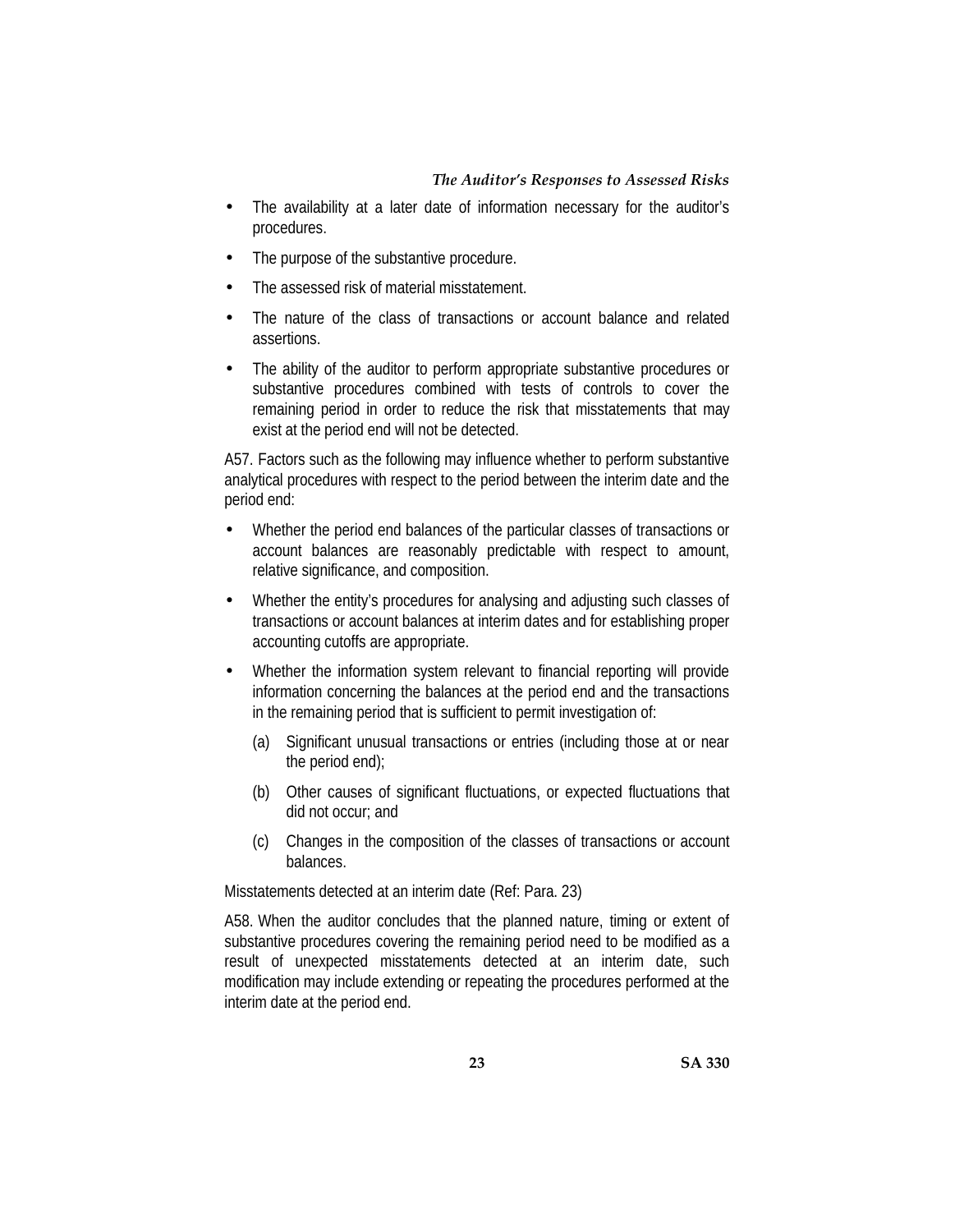**Adequacy of Presentation and Disclosure** (Ref: Para. 24)

A59. Evaluating the overall presentation of the financial statements, including the related disclosures, relates to whether the individual financial statements are presented in a manner that reflects the appropriate classification and description of financial information, and the form, arrangement, and content of the financial statements and their appended notes. This includes, for example, the terminology used, the amount of detail given, the classification of items in the statements, and the bases of amounts set forth.

**Evaluating the Sufficiency and Appropriateness of Audit Evidence** (Ref: Para. 25-27)

A60. An audit of financial statements is a cumulative and iterative process. As the auditor performs planned audit procedures, the audit evidence obtained may cause the auditor to modify the nature, timing or extent of other planned audit procedures. Information may come to the auditor's attention that differs significantly from the information on which the risk assessment was based. For example,

- The extent of misstatements that the auditor detects by performing substantive procedures may alter the auditor's judgment about the risk assessments and may indicate a significant deficiency in internal control.
- The auditor may become aware of discrepancies in accounting records, or conflicting or missing evidence.
- Analytical procedures performed at the overall review stage of the audit may indicate a previously unrecognised risk of material misstatement.

In such circumstances, the auditor may need to re-evaluate the planned audit procedures, based on the revised consideration of assessed risks for all or some of the classes of transactions, account balances, or disclosures and related assertions. SA 315 contains further guidance on revising the auditor's risk assessment<sup>6</sup>.

A61. The auditor cannot assume that an instance of fraud or error is an isolated occurrence. Therefore, the consideration of how the detection of a misstatement affects the assessed risks of material misstatement is important in determining whether the assessment remains appropriate.

A62. The auditor's judgment as to what constitutes sufficient appropriate audit evidence is influenced by such factors as the following:

 Significance of the potential misstatement in the assertion and the likelihood of its having a material effect, individually or aggregated with other potential

<sup>6</sup> SA 315, paragraph 31.